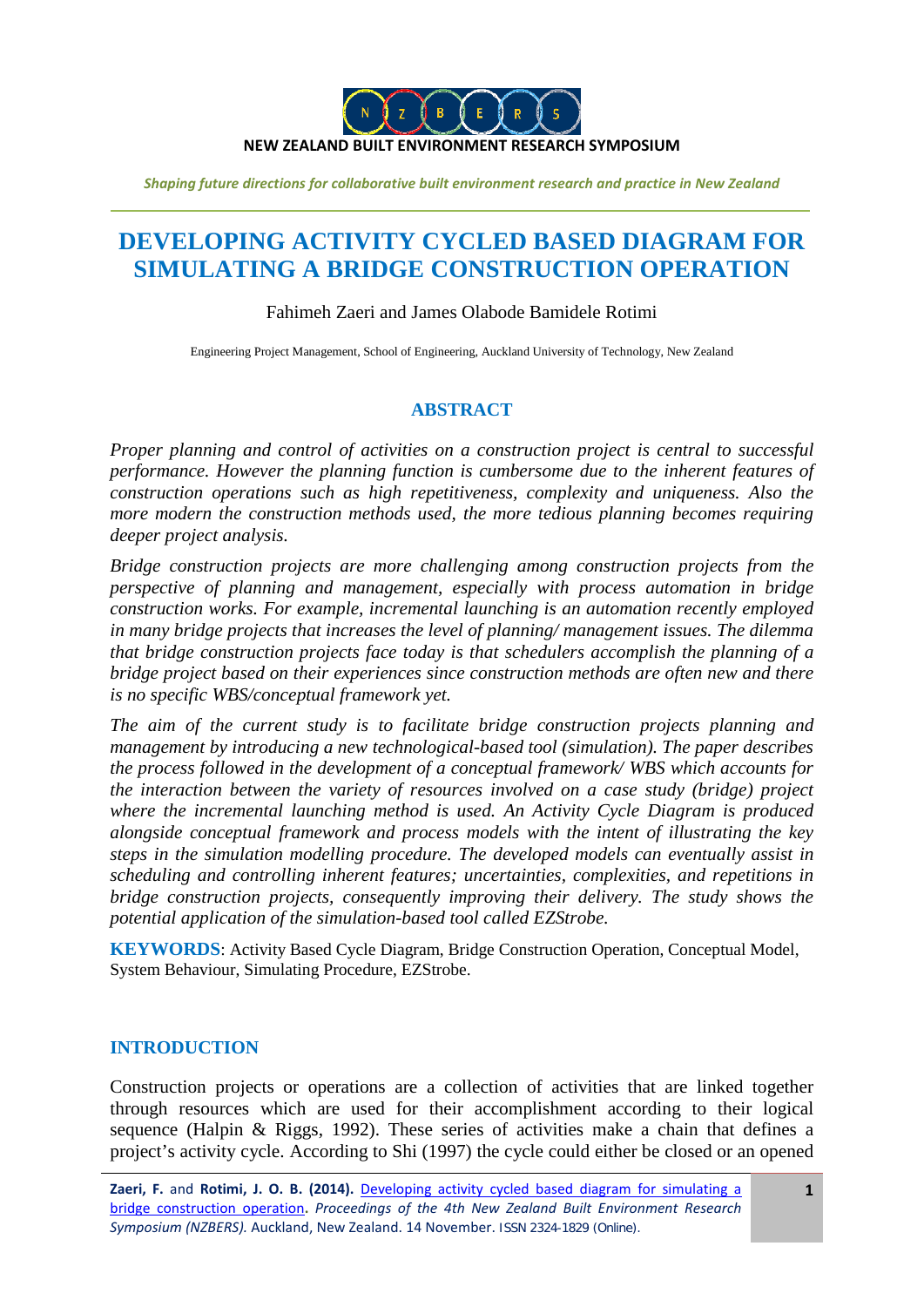

loop with complex interdependencies of resources that are consumed by the project. The task of every project manager is to plan for the use of resources in a manner that supports these logical sequences required of construction operations. This task is made cumbersome by the complexity and dynamic characteristics of construction projects with [Halpin and Riggs \(1992\)](#page-16-0) suggesting that the planning function is crucial, knowledge-intensive, often ill-structured and a challenging stage in every development project.

In bridge construction projects (BCP) the planning and analysis function is even more complex because such projects are associated with uncertainties arising from their construction sequence and associated constraints, resourcing issues and structural inadequacies [\(Chan & Lu, 2012\)](#page-16-1). [Ailland, Bargstädt, and Hollermann \(2010\)](#page-15-0) conclude that planning methods that feature adequate adaptability; support the description of parallel processes, unexpected incidents and stochastic and fuzzy parameters are therefore to be encouraged for non-stationary construction projects.

A host of simulation-based techniques for scheduling construction projects are in use. Some are/are not specific to the construction industry, while some others have been developed to deal with specific conditions like repetitive or cyclic performances. The selection of an appropriate simulation tool requires prior understanding of and analysis of a construction project.

In the current study, the authors investigate the potentials for the application of simulationbased technique for facilitating the scheduling and management of a bridge construction project that is based in New Zealand. The study takes into cognisance, constraints/uncertainties and complex interactions among the bridge project's components, towards developing a simulation model for the project. The field investigation undertaken is described within the paper to demonstrate the capabilities of EZStrobe simulation tool in developing a conceptual model and eventually scheduling a bridge construction project that uses an incremental launching method.

## **LITERATURE REVIEW**

## **Simulation Techniques and Tools**

There is a host of techniques for planning construction projects. Most of these are not specific to the construction industry while some others have been developed to address specific features of construction operations such as its repetitiveness. The basic steps involved in any planning procedure are: 1/ identifying project activities and determining their duration, 2/ sequencing the activities in a logical manner, and 3/ preparing the project schedule [\(Hajjar,](#page-16-2)  [1999\)](#page-16-2).

[Wu, Borrmann, Rank, Beißert, and König \(2009\)](#page-18-0) insists that the creation of a manual schedule of construction projects is time-consuming. Construction project scheduling basically relies on the knowledge and expertise of planners. Therefore, some researches capture human knowledge to overcome the scheduling issues. The developed system on the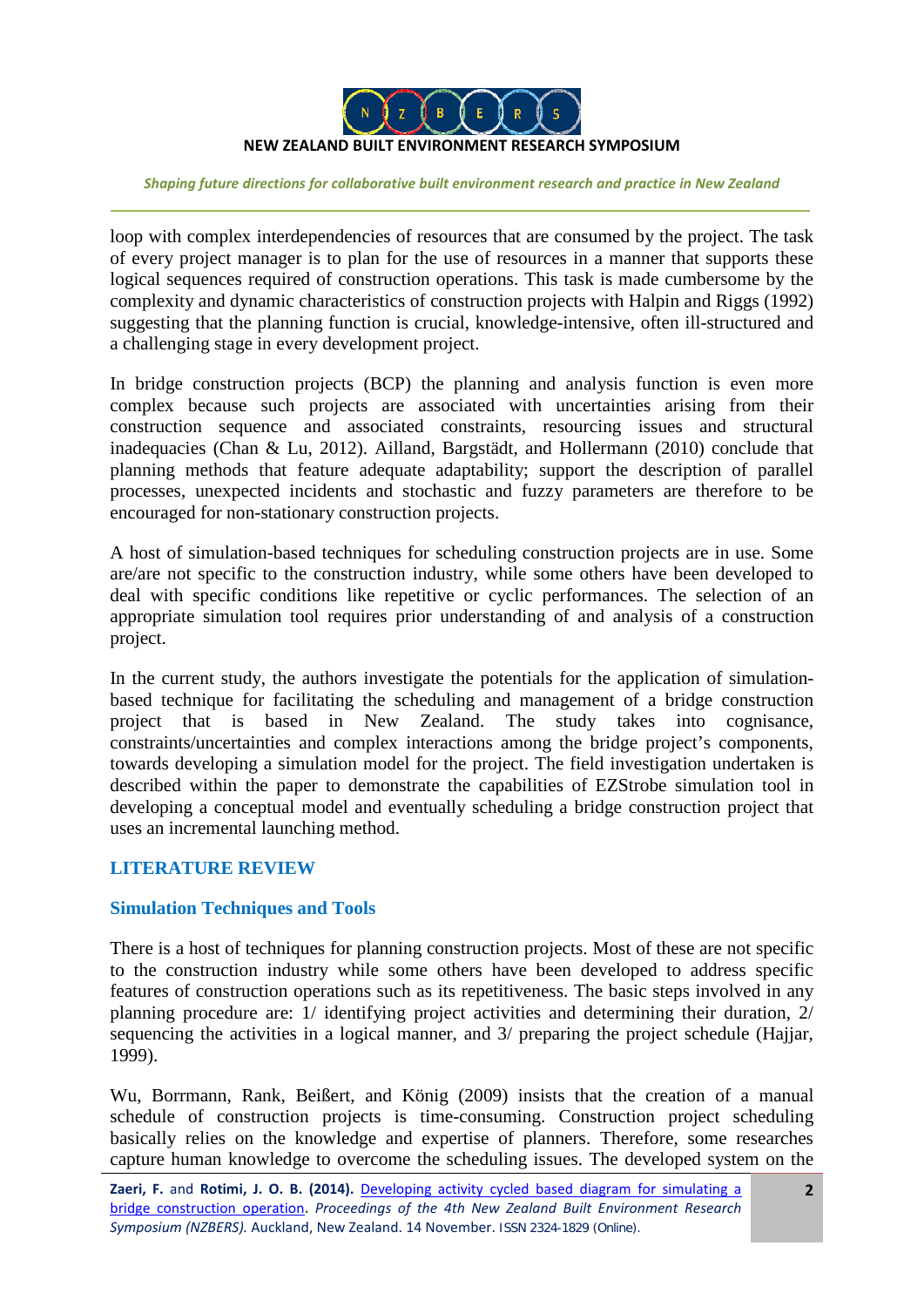

basis of human knowledge could represent the expertise in the form of a set of computationalbased data and rules. The case-based reasoning techniques developed by [Mikulakova, König,](#page-17-1)  [Tauscher, and Beucke \(2008\)](#page-17-1) is an example of such systems. Another example is integrated knowledge-based systems for estimating and scheduling of construction projects' costs presented by [A. Mohamed and Celik \(2002\)](#page-17-2).

There are other techniques like graph based techniques which have been employed to analyse project's tasks, estimate their duration, and identify the minimum time required to complete projects. The most common one is Critical Path Method (CPM) that is used for drawing up robust schedules. It has also been used in the technique presented by [Koo, Fischer, and Kunz](#page-16-3)  [\(2007\)](#page-16-3) to support the rapid development of sequencing alternatives in construction schedules.

Some inherent features of construction projects like complexity and uncertainty enclose any estimation of activity's duration, and consequently make a higher critical schedule. Therefore, to address this problem, [Pontrandolfo \(2000\)](#page-17-3) used PERT-state and PERT-Path techniques with a focus on network complexity and time uncertainty. Further, the repetitive feature of construction projects have been addressed using Petri-Nets based approach proposed by [Biruk](#page-16-4)  [and Jaśkowski \(2008](#page-16-4)).

Achieving almost optimum solutions by considering resource consumption and project duration is an aim of recent researches. In this way, multi-constraint optimization algorithms are proposed. This approach presented by [Beißert, König, and Bargstädt \(2007\)](#page-16-5) was able to generate valid execution schedules considering different construction requirements and execution constraints. [Beißert, König, and Bargstädt \(2008\)](#page-16-6) applied a simulation approach on the basis of constraints which they called Greedy Randomized Adaptive Search Procedures (GRASP). GRASP is a meta-heuristic technique that generates valid and optimized solutions rapidly. Another optimization model applied in scheduling of linear construction projects is a genetic algorithm-based multi objective optimization that was introduced by [Senouci and Al-](#page-17-4)[Derham \(2008\)](#page-17-4).

Even though knowledge-based systems have addressed construction projects characteristics within scheduling techniques, they only provide partial schedules. Additionally, extra effort is required to adapt them for practical use. The other drawbacks of such methods, as [König,](#page-16-7)  [Beißert, and Bargstädt \(2007\)](#page-16-7) mentioned, are the tedious and time-consuming progress in the preparation of the input data, and performing a multitude of simulation runs to achieve a significant set of solution. An example is the Monte Carlo simulation technique.

To overcome these aforementioned issues, [R. y. Huang, Chen, and Sun \(2004\)](#page-16-8) implemented a computer simulation tool called CYCLONE. CYCLONE has been applied in the standardization of mould systems in construction procedure automation, which resulted in increased productivity and improved operational efficiency. Extensive application of computer simulation in construction projects as proposed by [Gonzalez-Quevedo, AbouRizk,](#page-16-9)  [Iseley, and Halpin \(1993\)](#page-16-9), are found in numerous areas such as bridge works, tunnel projects, reverse circulation foundation pile works, concrete delivery from pre-mix concrete plant,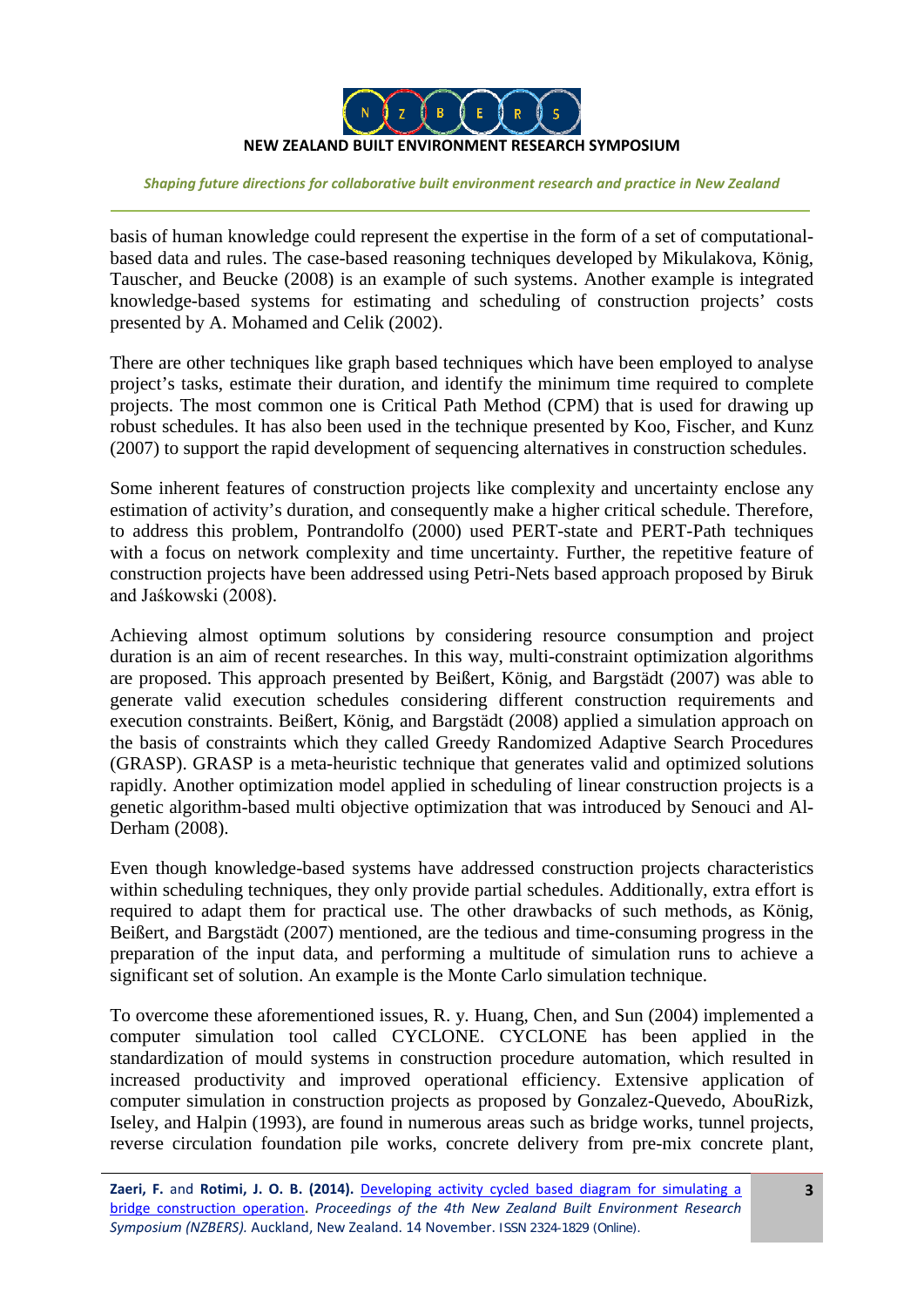

sewage works, and road works. A developed tool called  $Simplifyom<sup>TM</sup>$  is a powerful simulation-based modelling approach among those applied in tunnelling works. [Fernando, Er,](#page-16-10)  [Mohamed, AbouRizk, and Ruwanpura \(2003\)](#page-16-10) proposed this model for evaluating different construction alternatives, planning, risk analysis and lean construction process.

Analysis of literature on construction simulation has been done by [El Ghandour \(2007\)](#page-16-11) using three analysing tools: 1/ based on definition of construction applications areas for simulation, 2/ based on the main functions of construction simulation engines and/or languages according to the objects to be modelled, and 3/ based on tracking of the developed simulation engines and/or languages. This literature analysis on construction simulation covered the period from 1976 to 2002. The results show that some areas such as changes orders, constructability, and quality control have not enjoyed the benefits of simulation. Further, the review shows that simulation models were not able to transfer data well with other software applications within the construction domain, or with other simulation models developed in other areas. There were no flexible generic elements to cover all types of data that need to be transferred. Resource-based simulation engines started in 1987 with [Paul and Chew \(1987\)](#page-17-5) and followed by researchers within 1992 to 1994. When the Activity Based Cycle was introduced by [Shi](#page-17-6)  [\(1999\)](#page-17-6) cited in [\(El Ghandour, 2007\)](#page-16-11) , the attention to resource-based simulation declined. In the period of 1976 until 2002, there was a trend for developing simulation models based on process or activity elements. Concurrently, new trends such as product-based and functionbased approaches have evolved. [El Ghandour \(2007\)](#page-16-11) suggests that these new trends are the most interesting ones within Research and Design (R & D) in the coming decade.

## **Decision Making Progress in Construction Activities**

Construction engineering is traditionally based on experience and heuristic rules from the prospect of planning and management [\(Fu, 2013\)](#page-16-12). There is a need to make the right decisions by the project management team. In the other words, project management is challenged to balance trade-offs among different objectives before and during a project [\(Fu, 2013\)](#page-16-12). There are various techniques and tools that have been developed to support managers with making the right decisions.

According to [Mawdesley, Askew, and Al-Jibouri \(2004\)](#page-17-7) managers perform planning based on experience rather than careful analysis. In a study of four project planners, for a period of one week, [Mawdesley et al. \(2004\)](#page-17-7) conclude that project planners made their decisions based on personal preferences. [Mawdesley et al. \(2004\)](#page-17-7) found that planning procedures differ among the planners for two main reasons, even though construction methods were almost similar on their projects. The first reason relate to the unique feature of construction operations. The second reason is associated with the experience of the managers which enabled them to know the planning problems in advance and then acted reflexively to resolve them. Therefore, the decision making process seems to be subjective and rely highly on individual planners' intuition, knowledge, and experience [\(Fu, 2013;](#page-16-12) [Mawdesley et al., 2004\)](#page-17-7). In the absence of formalized and systematic approaches in construction projects planning, most of managers approach decision making based on their years of field experience, judgement, and rules of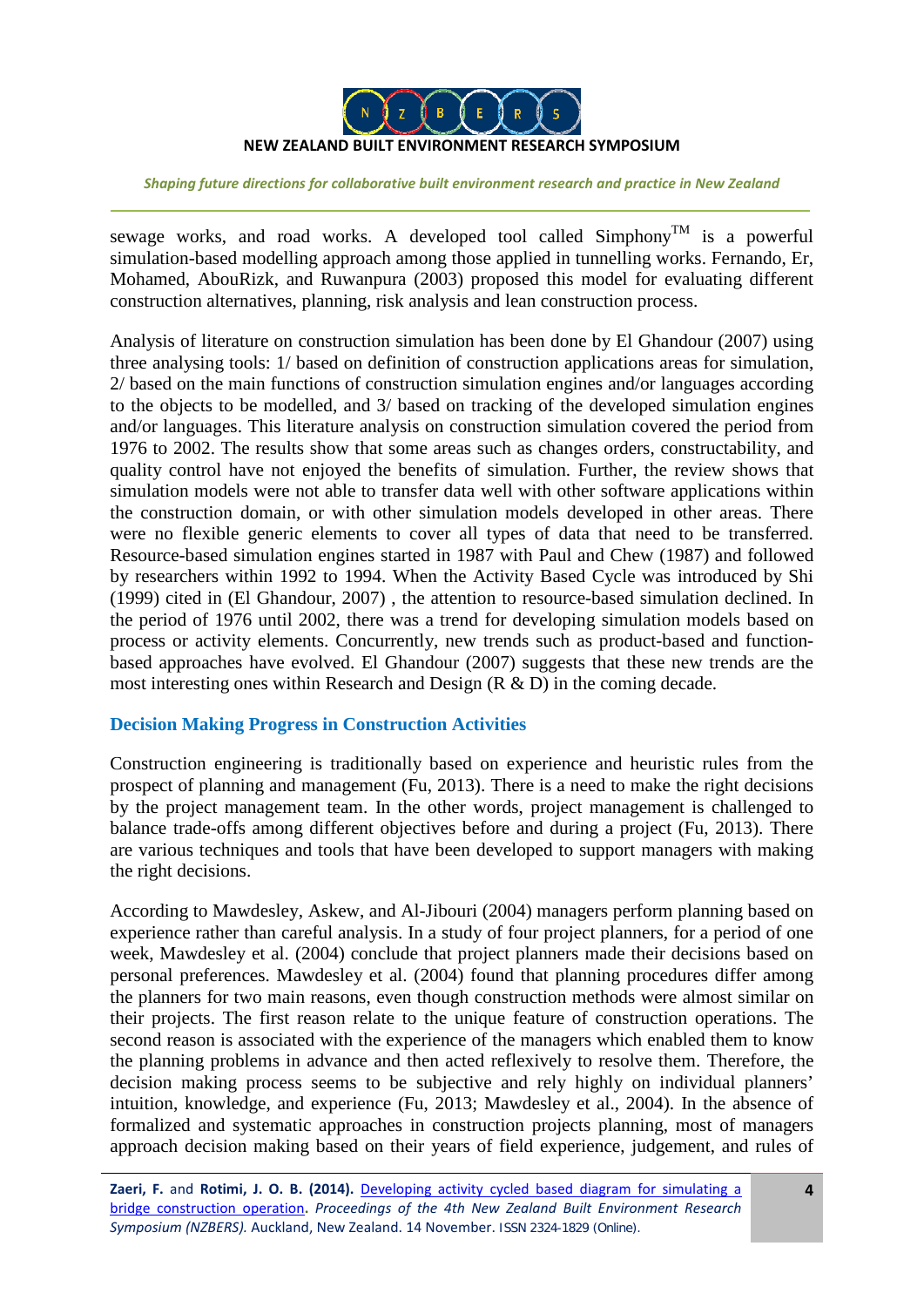

thumb rather than theory and analysis [\(Fu, 2013\)](#page-16-12). Construction managers depend on their skills and common sense during their daily decisions [\(Y. Mohamed & AbouRizk, 2005\)](#page-17-8) . Further, they are unable to track the ultimate effects of their decision on the project's productivity and final cost when they use traditional project management tools, because different effective feedback loops are formed due to mutual interactions between organization effective factors [\(Y. Mohamed & AbouRizk, 2005\)](#page-17-8).

The use of conventional decision making tools does not allow construction managers to evaluate final effects of different alternatives as there are complex interactions among a variety of organizational and operational effective parameters [Y. Mohamed and AbouRizk](#page-17-8)  [\(2005\)](#page-17-8). The examples of these parameters are 'work start time and finish time', 'duration of work and rest period', 'shift work' and 'the amount of overtime during the week'. In this regard, [Y. Mohamed and AbouRizk \(2005\)](#page-17-8) proposed that the main problems with most of traditional modelling approaches are that they are only able to capture system interactions at either the operation level or context level of feedback between the context (organizational) level and operation level variables inside the desired systems. Therefore, the complicated behaviours of construction systems cannot be captured especially over the long-term life cycle of that system [\(Y. Mohamed & AbouRizk, 2005\)](#page-17-8).

[Alvanchi \(2011\)](#page-16-13) introduced and validated a hybrid approach to improve decision making process by addressing such feedbacks. In this way, [Alvanchi \(2011\)](#page-16-13) expresses that the contribution of decision making process and organizational policies into project fluctuations over time, on one side, and the uniqueness of construction projects on the other side, always highlight the needs of human communication and judgement during project execution. Therefore, the support of decision making process has received lots of attention in most research that deal with process modelling in construction management. In addition to linear and non-linear optimization models, simulation-based techniques were used for supporting decision making. As [Tecnomatix \(2006\)](#page-17-9) (cited in [\(Ailland et al., 2010\)](#page-15-0)) indicated, the use of simulation tools is increasingly attractive when a process is more complex and there are multiple influences which must be taken into account. [AbouRizk, Halpin, and](#page-15-1) Lutz (1992); [Song, Wang, and AbouRizk \(2006\)](#page-17-10) suggest that modelling and simulation of construction process could support construction planning and assist managers/ planners with reducing the risks associated budget, time and quality. Unfortunately, the use of computationally based modelling approaches such as realistic simulation has been limited in construction industries [\(Devulapalli, 2002\)](#page-16-14). With the advances in technology in the last decade, simulation models have been developed and evaluated from the aspect of decision making support. [Devulapalli](#page-16-14)  [\(2002\)](#page-16-14) explains that realistic simulation models are able to capture all the inherent uncertainty in project data.

Policy analysis tools have been developed and implemented by [Devulapalli \(2002\)](#page-16-14) in bridge construction operation, where efficient management of the scarce resource is the most important challenge. The method helps decision makers to manage funds effectively and maintain bridges. Further, [Devulapalli \(2002\)](#page-16-14) developed the policy analysis tool using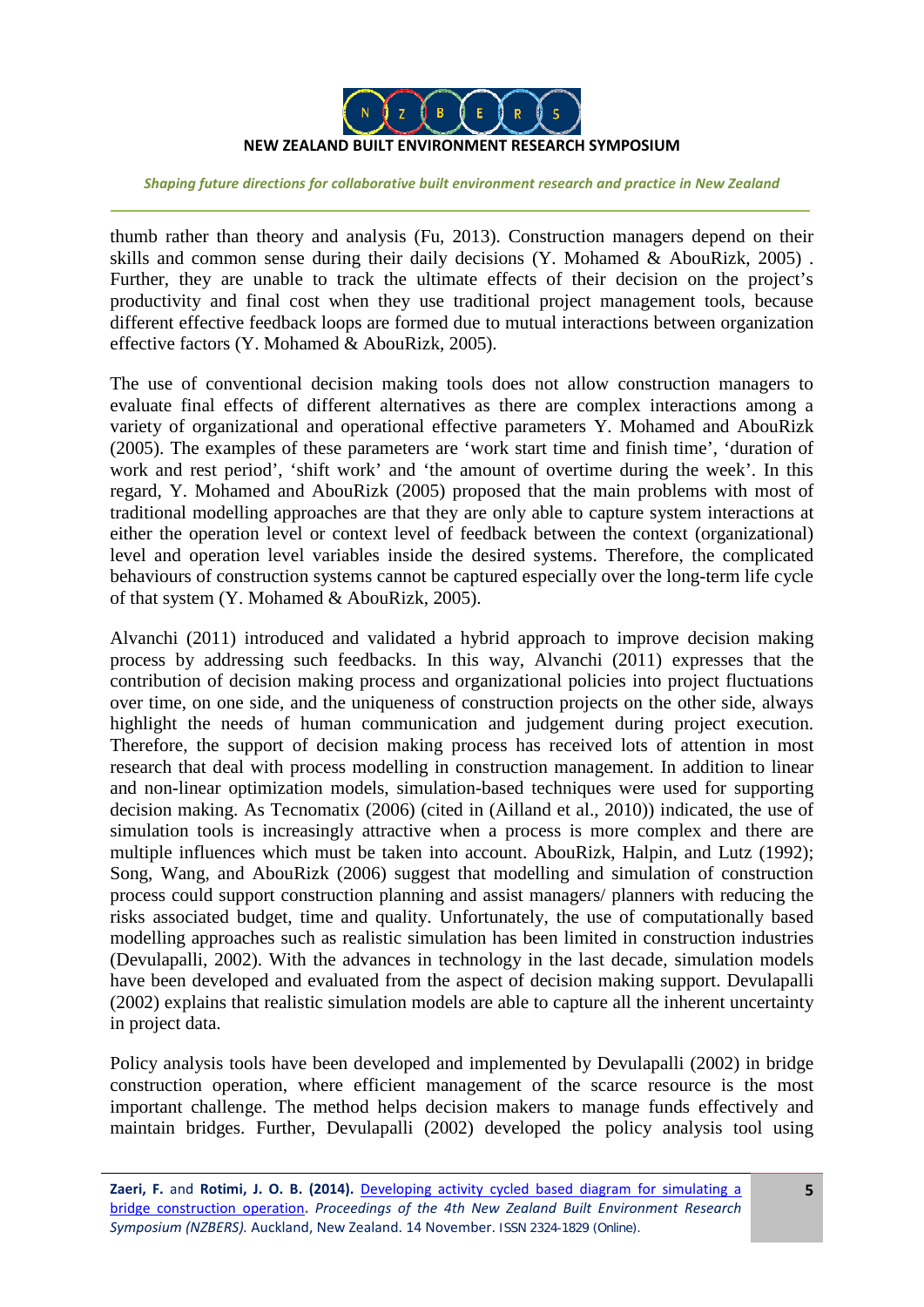

discrete event simulation, for predicting network health under different scenarios to facilitate the discrete Salem Bridge System.

Decision makers also need to be supported from another prospects such as changing the logic of construction process in a cost-effective way. When mathematical modelling approach is not available, simulation modelling can be useful to achieve the most suitable solution to the construction problem since it could help planners to predict the effect of decisions on such changes in the project without implementing those changes in reality. As [Devulapalli \(2002\)](#page-16-14) mentioned Discrete Event based simulation (DES) is the most powerful and suitable tool to support decision making in projects where uniqueness, complexity, and dynamism are prominent. Recent development of DES in construction engineering has made the interfaces between operations research and computer science possible. Construction managers are able to improve their operations by experimenting different possible scenarios provided by DES. Thus simulation assists their decision making by determining the best strategy for execution of specific operation in practice [\(Devulapalli, 2002\)](#page-16-14).

As previously explained, the use of simulation in the construction sector has not received the deserved attention because its implementation requires knowledge and effort. [Y. Mohamed](#page-17-8)  [and AbouRizk \(2005\)](#page-17-8) recent studies to remove this obstacle, focused on developing simulation tools that reduce model development and experimentation time on the construction engineer's side, by packaging most of the required knowledge into the tool itself. [Y.](#page-17-8)  [Mohamed and AbouRizk \(2005\)](#page-17-8) believe that such intelligent tools can influence the way of implementing simulation in day-to-day decision making progress in construction. A combination of simulation experiments along with decision makers' knowledge could provide construction operations with helpful recommendations (in terms of various scenario analyses) that ensure the projects' achievement [\(AbouRizk \(2010\)](#page-15-2).

## **Simulation of Construction Projects**

The ineffectiveness of traditional construction planning methodologies to support today's project features have been suggested by [Sriprasert and Dawood \(2002\)](#page-17-11) as the main reason for project failures and low productivity. Thus, proper planning is important to ensure timely and economical completion of projects [\(Puri, 2012\)](#page-17-12). Project planners would therefore need to seek integrated approaches using new technologies in construction management processes. Simulation has thus evolved as a useful model-building tool in the construction domain. This evolution provides construction planners/managers with tools that enable them to quickly model construction operations without requiring them to possess extensive knowledge of simulation techniques [\(Y. Mohamed & AbouRizk, 2005\)](#page-17-8). [Cheng and Feng \(2003\)](#page-16-15) have indicated that project planners could use simulation to predict the performance of construction operations in terms of process flows and resource selection. Simulations have also been employed in productivity measurement, risk and site planning [\(Sawhney, AbouRizk, &](#page-17-13)  [Halpin, 1998\)](#page-17-13).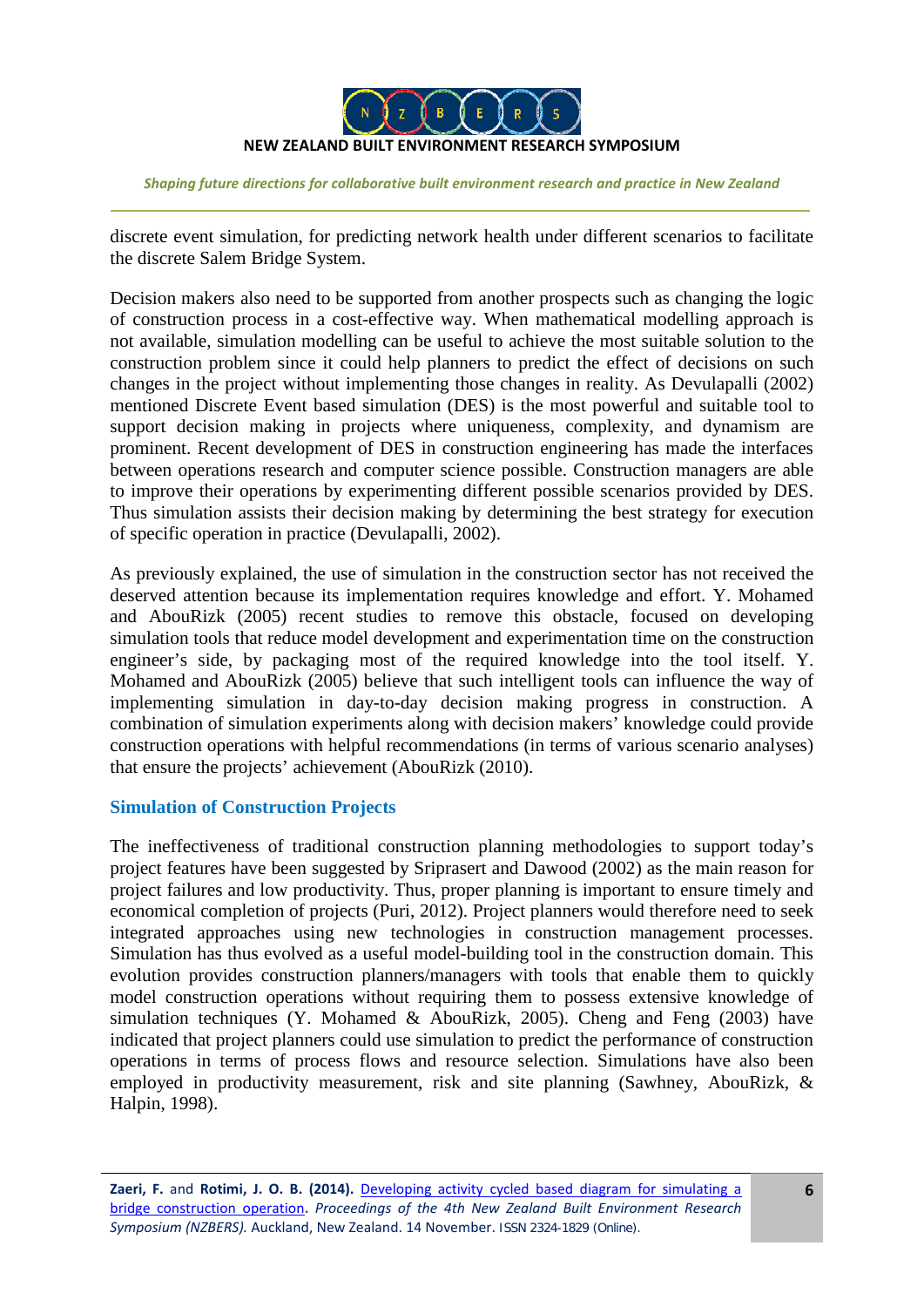

Simulation modelling methodologies vary depending on the nature of the projects to be modelled, and in the construction domain, simulations are applicable to a wide spectrum of operations [\(Y. Mohamed & AbouRizk, 2005\)](#page-17-8). For example, [AbouRizk, Halpin, Mohamed,](#page-15-3)  [and Hermann \(2011\)](#page-15-3) demonstrate the usefulness of simulation on the design of construction operation involving multiple interacting factors that produce unpredictable outcomes, and stochastic events which are difficult to anticipate. Moreover, [Appleton, Patra, Mohamed, and](#page-16-16)  [AbourRizk \(2002\)](#page-16-16) conclude that construction simulation is a well-tested decision making tool that allows users to analyse various production scenarios at the pre-construction phase of projects. Thus analysts and construction industry personnel could experiment with different construction technologies and estimate their impact on schedules and costs [\(Appleton et al.,](#page-16-16)  [2002\)](#page-16-16). Additionally, [Lucko, Swaminathan, Benjamin, and Madden \(2009\)](#page-16-17), show how simulation technology benefits construction industry users by using existing process-related data from schedules as inputs to create a functioning simulation model with little or no user intervention. Most research approaches deal with construction process modelling in support of the decision making process.

## **Simulation of Bridge Construction Projects**

The inherent features of bridge construction projects, which arise from their performance sequences, constraints, resourcing issues and structural adequacies, make their planning and analysis more complex [\(Chan & Lu, 2012\)](#page-16-1). [Hohmann \(1997\)](#page-16-18) (as cited in [\(Ailland et al.,](#page-15-0)  [2010\)](#page-15-0)) indicated that factors such as shifting boundary conditions, project time and cost constraints, difficult logistical requirements and the high probability of unexpected incidents occurring , are common to non-stationary construction processes like bridge works. Bridge work planners would therefore need to employ scheduling techniques that are able to give better control and steer the use of resources more efficiently.

[Kim \(2007\)](#page-16-19) described simulation as a building and investigation process for a computerised model of a system which captures various time measures such as real time, and expanded and compressed time, to improve the behaviour of a process or system. Simulation is able to model any system with any set of conditions in a more practical way since it runs the computerised model of a system rather than finding an analytical solution. This potential of simulation makes it more advantageous than traditional scheduling methods like CPM and PERT. In other words, the considered system does not need to be analytically managed. Moreover, fewer assumptions are required when simulation is used to schedule construction projects.

In the simulation approach, individual activities, and any interdependencies among them, and resource availability are taken into account. This capability makes simulation suitable for the detailed investigation of construction schedules [\(Wu, Borrmann, Beißert, König, & Rank,](#page-17-14)  [2010\)](#page-17-14). Although simulations have been successfully developed and implemented, more attention is required for its implementation on bridge construction processes.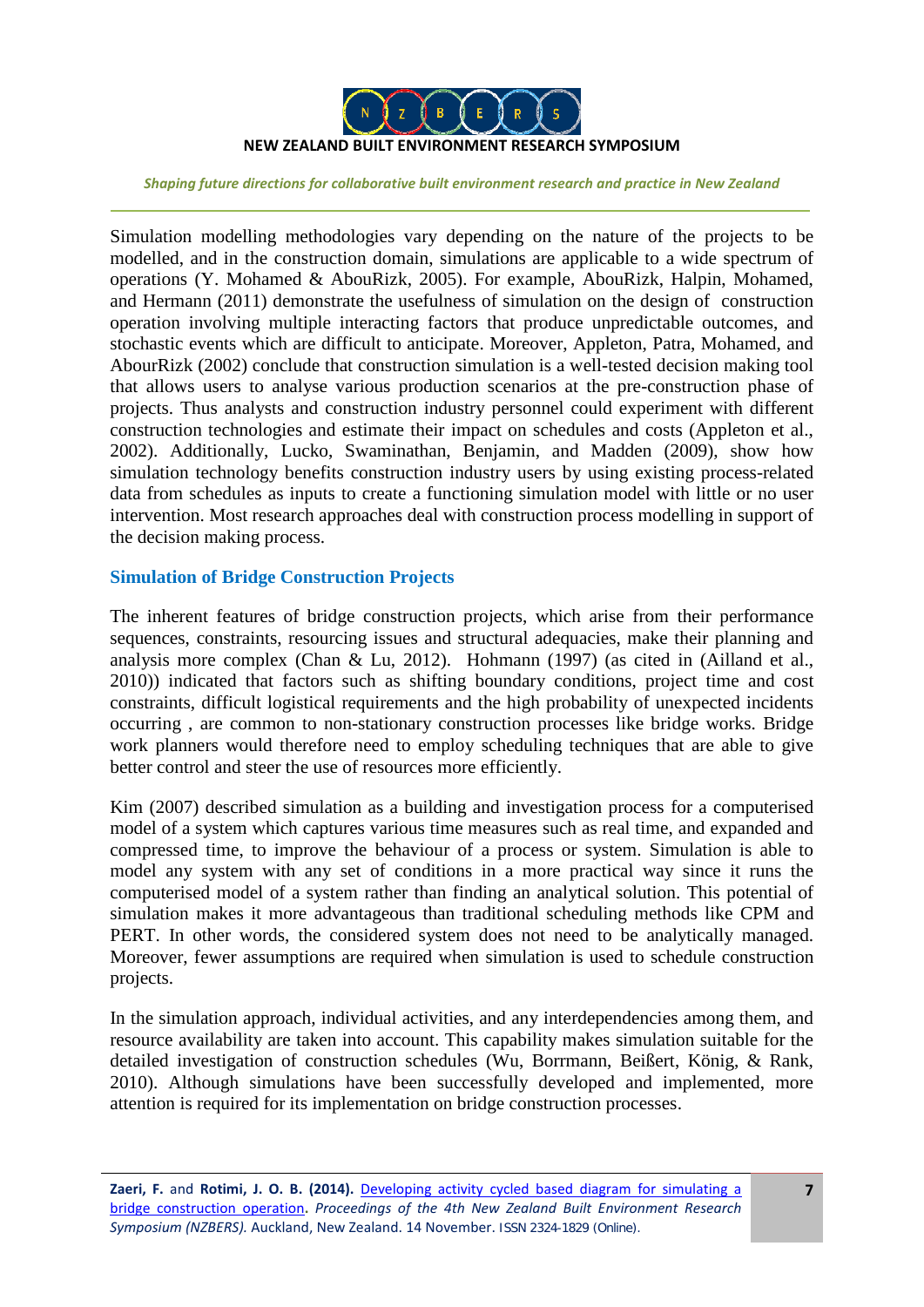

A few examples of studies that have applied simulation within the bridge construction domain include work done by [Ailland et al. \(2010\)](#page-15-0), [AbouRizk and Dozzi \(1993\)](#page-15-4), [R. Huang,](#page-16-20)  [Grigoriadis, and Halpin \(1994\)](#page-16-20), [Chan and Lu \(2005\)](#page-16-21) and [Marzouk, Said, and El-Said \(2008\)](#page-17-15). In their work, AbouRizk and Dozzi [\(1993\)](#page-15-4) used CYCLONE to facilitate dispute resolution in bridge jacking operations. [R. Huang et al. \(1994\)](#page-16-20) simulated construction operations in a cablestayed bridge in Washington by using DISCO simulation software. [Chan and Lu \(2005\)](#page-16-21) used SDESA to simulate field processes for a pre-cast bridge, resulting in optimal solutions to the pre-cast segment inventory problems.

Others like [Marzouk, ElDein, and ElSaid \(2007\)](#page-17-16) utilized a simulation model such as STROBOSCOPE as a simulation engine which was coded by Visual basic 6.0 to develop a special purpose simulation model to assist in the planning of bridge deck construction. This simulation engine considers uncertainties and the interaction amongst resources used for the construction work. [Marzouk et al. \(2007\)](#page-17-16) modelled the 15th May Bridge located in Cairo, Egypt which was constructed using an incremental launching technique. [Marzouk et al.](#page-17-16)  [\(2007\)](#page-17-16) examined the results of the developed model and illustrate its capabilities in modelling two construction methods; single form and multiple form. A sensitivity analysis was performed in their study to evaluate the performance of the system under different combinations of resources. The study eventually enabled planners to estimate the duration and production rate in each combination within those different methods of bridge construction and also provided them with more understandable results for the impact of assigned resources when estimating project duration.

Another research study undertaken on bridge construction by [Said, Marzouk, and El-Said](#page-17-17)  [\(2009\)](#page-17-17), reflects how simulation can facilitate construction process planning. [Said et al. \(2009\)](#page-17-17) had employed a developed STROBOSCOPE simulation engine, called 'Bridge-Sim' in a case study of the El-Warrak Bridge in Cairo, Egypt, to estimate the total duration of deck execution and the associated total costs. [Said et al. \(2009\)](#page-17-17) suggests that Bridge-Sim also enables planners and contractors to evaluate different scenarios of construction plant utilization which represents various combinations of construction methods, crew formations, and construction sequencing. For example they compared the cast-in-place on falsework method and cantilever carriage construction methods for the El-Warrak Bridge. Simulating the two construction process methods demonstrated the potent capabilities of simulation methods in the creation of comprehensive documentation systems that helps planners in analysing construction alternatives where the project involves many repetitive activities, complex interdependencies between construction resources, and uncertainties.

STROBOSCOPE seems to be the most advanced simulation engine used in the above examples. It was developed by Martinez [\(1996\)](#page-17-18) and provides the modeller/user with simpler characteristics of activity based simulators such as CYCLONE coupled with the modelling power of general purpose simulation languages. [Martinez \(1998,](#page-17-19) [2001\)](#page-17-20) made further enhancements by developing another version called EZStrobe that does not require programming or coding. It is easier to learn and capable of modelling complex problems with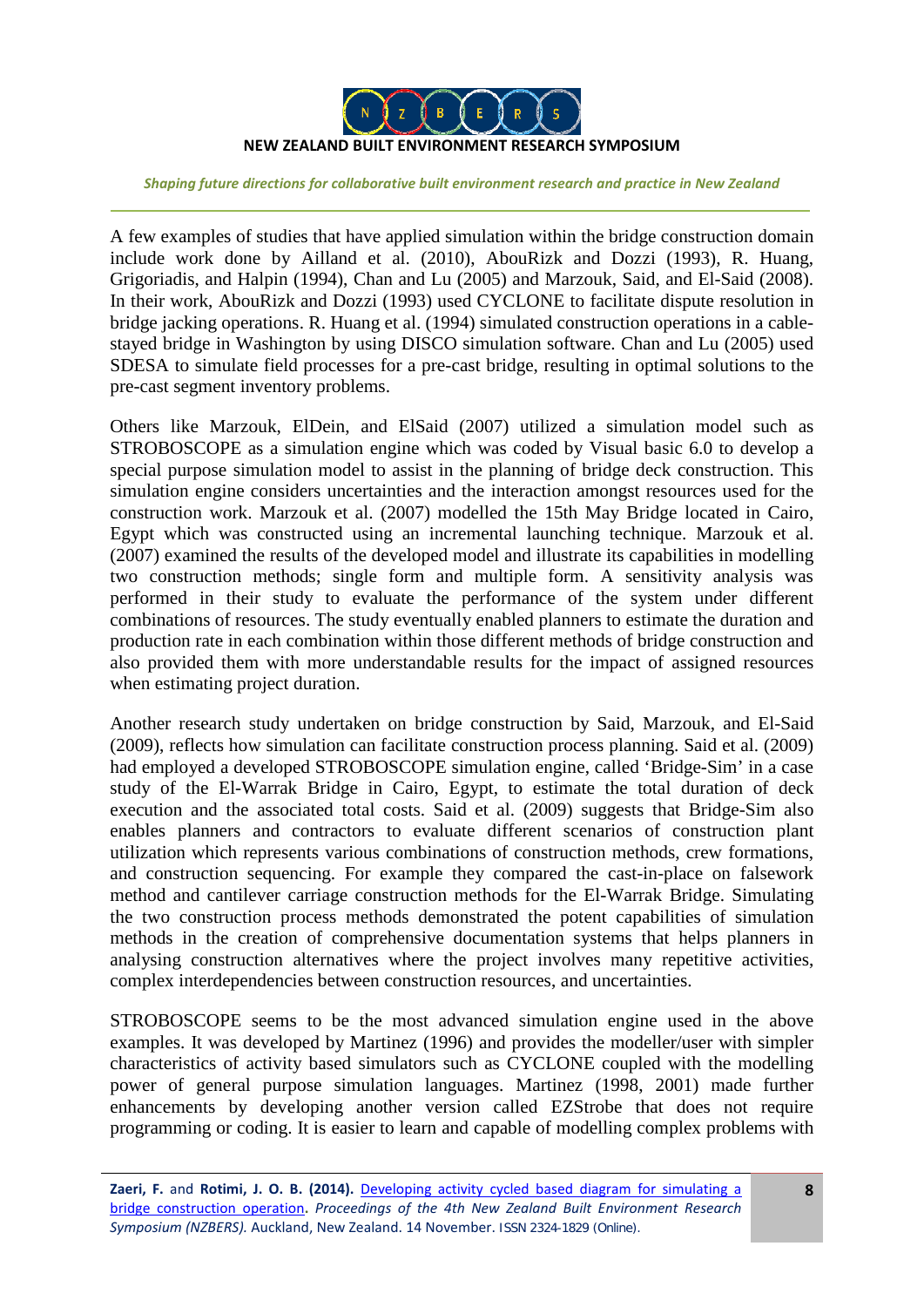

little effort. The current study uses EZStrobe to explore its implementation on a bridge construction operation where a novel construction method is applied.

# **RESEARCH APPROACH**

Research can be classified into five categories, based on the purpose of the study [\(Gray,](#page-16-22)  [2004\)](#page-16-22). These categories are: experimental or quasi-experimental research, phenomenological research, analytical surveys, action research, and heuristic inquiry. The current research does not seek to generate a new theory for construction management/planning, but to explore the capabilities of technological-based modelling methods in construction projects. The main objective is to explore how modelling methods can benefit New Zealand construction sector. Thus the research is both experimental and analytical in line with Gray's classification.

Since the implementation of simulation in New Zealand construction is new, a fieldwork study using a case study project has been selected to conduct this research. The research is designed based on a single/embedded approach in line with [Stufflebeam, Madaus, and](#page-17-21)  [Kellaghan \(2000\)](#page-17-21) to improve, not to prove, planning and scheduling of construction projects. The research objectives of the study are firstly to build a conceptual framework of a bridge construction project where a new method of construction is involved. Secondly the research intends to modify and develop the framework to make it applicable for simulating bridge construction operations, using EZStrobe programme.

In the initial stage of the research, the study carried out thorough fieldwork study to understand the system behaviour. Some data were collected using direct observation and field note techniques. The primary data is in line with simulation procedure for developing a conceptual framework. The collected data include the following information: 1/ the duration of construction activities, 2/ the sequences of performance, 3/ resource allocation and interaction, 4/ identifying the influence of incidents on duration, 5/ identifying the various types of uncertainties and incidents which commonly occur on construction sites, 6/ tracking decision making ability, and 7/ identifying the interaction among human resources.

The case study project involves the construction of four ramps to link a tunnel to a main Highway in New Zealand. Two of the ramps enter the tunnel and two others exit the tunnel. The particular process studied involves the delivery and installation of precast T-beams, using relatively new construction technique. There was no solid Work Break-down Structure (WBS) or conceptual framework developed for the project.

Approximately, three onsite months was spent observing the process and collecting the required data. During the observation period, project documents such as Three weeks Look-Ahead Plan, Last Planner data sheets and some progress meeting reports were also collected. The data collected was used to develop a framework and then a conceptual model, modified to be fed into the EZStrobe simulation programme. Both frameworks are required to be verified in future studies using comparative analysis between the results of simulation and existing plan (either resulting from Microsoft Project Professional or Last Planner System).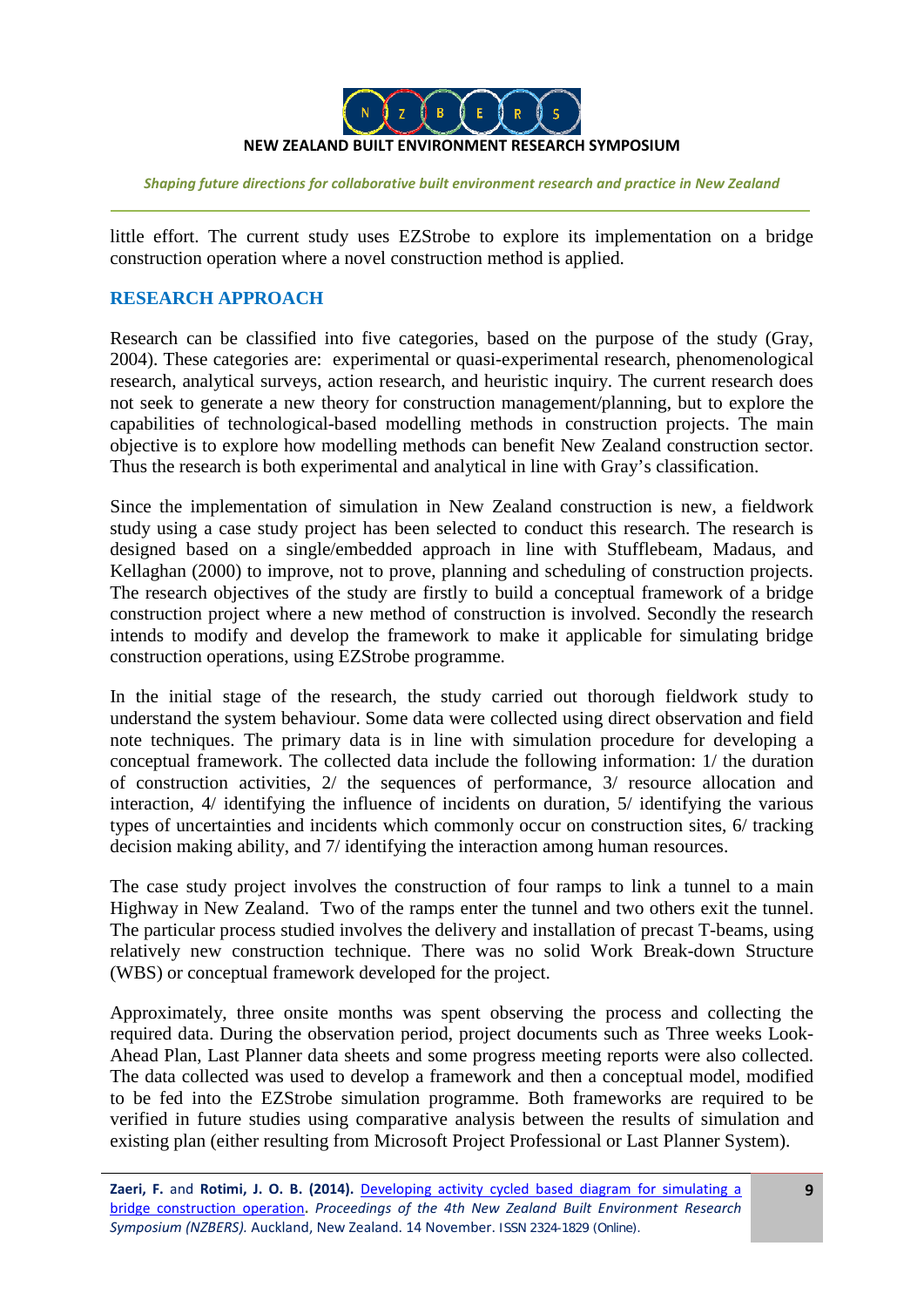

# **SIMULATION PROCEDURE**

## **Understanding the System Behaviour/ Initial Conceptual Model**

There are several basic steps that have been suggested in literature for the development of simulation models. However the steps used in the current study, in line with suggestions made by [Robinson \(2012\)](#page-17-22) and Al-Ghtani, are: 1/ Identifying work tasks, 2/ Defining resources, 3/ Determining the logic of processing of resources, 4/ Building a model of the process, and 5/ Preparing a diagram of the model.

Authors attempted to create a conceptual model of the selected case study [\(Zaeri & Rotimi,](#page-18-1)  [2014;](#page-18-1) [Zaeri, Rotimi, & McCorquodale, 2014\)](#page-18-2) . They used the primary collected data and built an initial conceptual model. Further in line with [Akhavian and Behzadan](#page-16-23) (2013), one of the model has been developed in which considered the states of the resources. As [Halpin and](#page-16-0)  [Riggs \(1992\)](#page-16-0) suggested, identification of the activity status is important since it can help developing the skeletal framework of a construction operation. Therefore, three major resources involved in beam erection operation were taken into account and their associated statuses have been denoted by traffic light symbols.

The developed conceptual model provided a diagrammatic representation of the operations performed in a way that the sequence of work performance, the dependencies among them and their required resources were depicted. With these key operational process determined, the tasks of undertaking time and motion studies on the operations becomes less cumbersome. Subsequently, by the selection EZStrobe as a simulation tool in the current study, it has been found that the previous model even covered the knowledge on the system behavior but still need to be developed in more details toward being used in EZStrobe program. The procedure of developing the conceptual framework are presented in next sections.

## **Modifying Conceptual Model Using EZStrobe Standards**

EZStrobe is an entirely graphical discrete event simulation system based on extended and annotated Activity Cycle Diagrams and the Three-Phase Activity Scanning paradigm. It has been built in Microsoft Visio and is add-on to and uses STROBOSCOPE's simulation engine. Simulating progress in EZStrobe starts with using custom drag-and-drop graphics and do not require any programming (http://www.EZStrobe.com/2009/10/EZStrobe.html).

Therefore at the early stage of modifying the conceptual model toward its feeding into EZStrobe, it is required to know about the graphical elements included in this program. Therefore the EZStrobe standards provided in [Martinez \(2001\)](#page-17-20) research has been used at this stage.

Based on the examples of implementation of simulation in construction projects included in research works done by [Martinez \(1998,](#page-17-19) [2001\)](#page-17-20); [Marzouk et al. \(2007\)](#page-17-16); [Marzouk et al. \(2008\)](#page-17-15); [Marzouk, Zein, and Elsaid \(2006\)](#page-17-23) the steps of simulating procedure are summarized as below: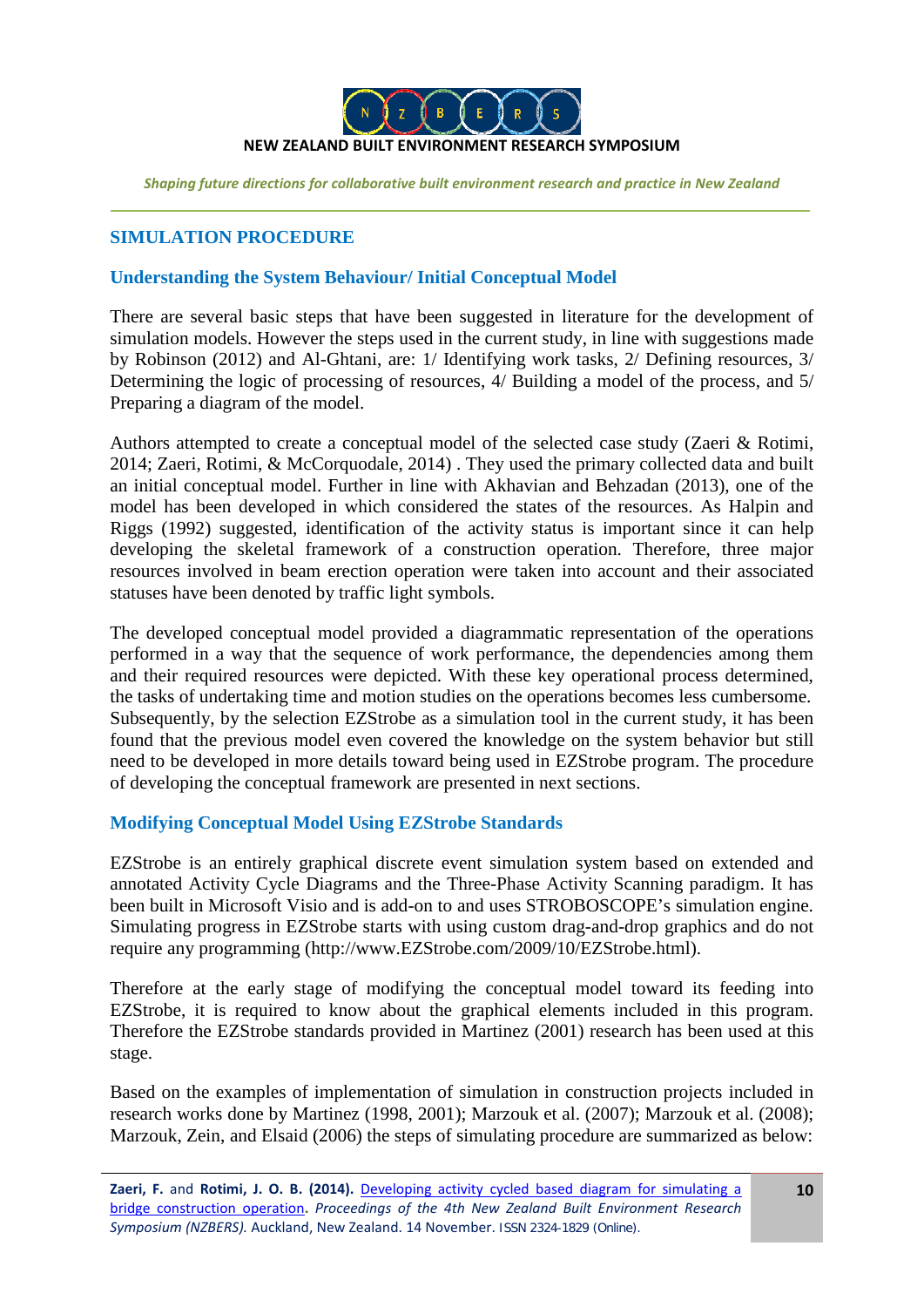

#### **NEW ZEALAND BUILT ENVIRONMENT RESEARCH SYMPOSIUM**

*Shaping future directions for collaborative built environment research and practice in New Zealand*

- 1- Defining Queues, Activities, Conditions needed to start Activity, and Outcome of Activity.
- 2- Identifying and assigning the content of each Queue.
- 3- Identifying the types of link should be drawn to connect Queue and Activity.
- 4- Assigning the annotations to the link:

4-1 Drawing a link to connect Queue to Activity: Therefore, annotation indicates the required conditions for Activity to start.

Note that if the link connects Combi and Queue, then annotation includes one more section to present how many units will be released (if possible) from the connected Queue.

4-2 Drawing a link to connect Activity to any Node: Therefore, annotation represents the amount of resource that will be released through the link each time an instance of the predecessor activity ends.

- 5- Estimating the duration of each Activity: 5-1 Using Uniform distribution sample to estimate duration of Combi. 5-2 Using Probability distribution sample to estimate the duration of Normal Activity.
- 6- Creating Probabilistic Branch to connect Fork to any other node except Combi. In this way developer determines that which route should be followed regarding to each condition.
- 7- Parameterizing the models:

The Parameters option in EZStrobe allow the designer/developer to assign a symbolic name and description to these values. Also, the model parameters page can present the amount of material (resources) to be moved, the number of machines to be used, the hourly cost of equipment/machines, and some other indirect cost parameters. It should be noticed that using parameters option let developer to create generic models that adapt to a wide range of similar operations, where such models can be used by specifying appropriate parameter value later.

8- Customizing Output:

This step can be accomplished using Results option provided in EZStrobe. This option allow modeler to define the formulas to measure the performances which their associated parameters already entered in previous step.

In relation to the steps outlined above, steps 1, 2, have been completed and presented in table 1, and figures 1 and 2.

| Conditions Needed to<br>Start                                          | Activity                     | <b>Outcome of Activity</b>                                                   |
|------------------------------------------------------------------------|------------------------------|------------------------------------------------------------------------------|
| - Loaded truck Idle at site<br>- Empty Gantry Crane<br>waiting to load | Beam delivery in Gantry area | - Gantry crane ready to load<br>- Truck ready to Haul<br>- Super T beam Idle |
| - Loaded Gantry ready to                                               | Moving down the beam to do   | - Super T Idle on the ground (Ready for                                      |
|                                                                        |                              |                                                                              |

### **Table 1: Required information to build the ABC conventional model**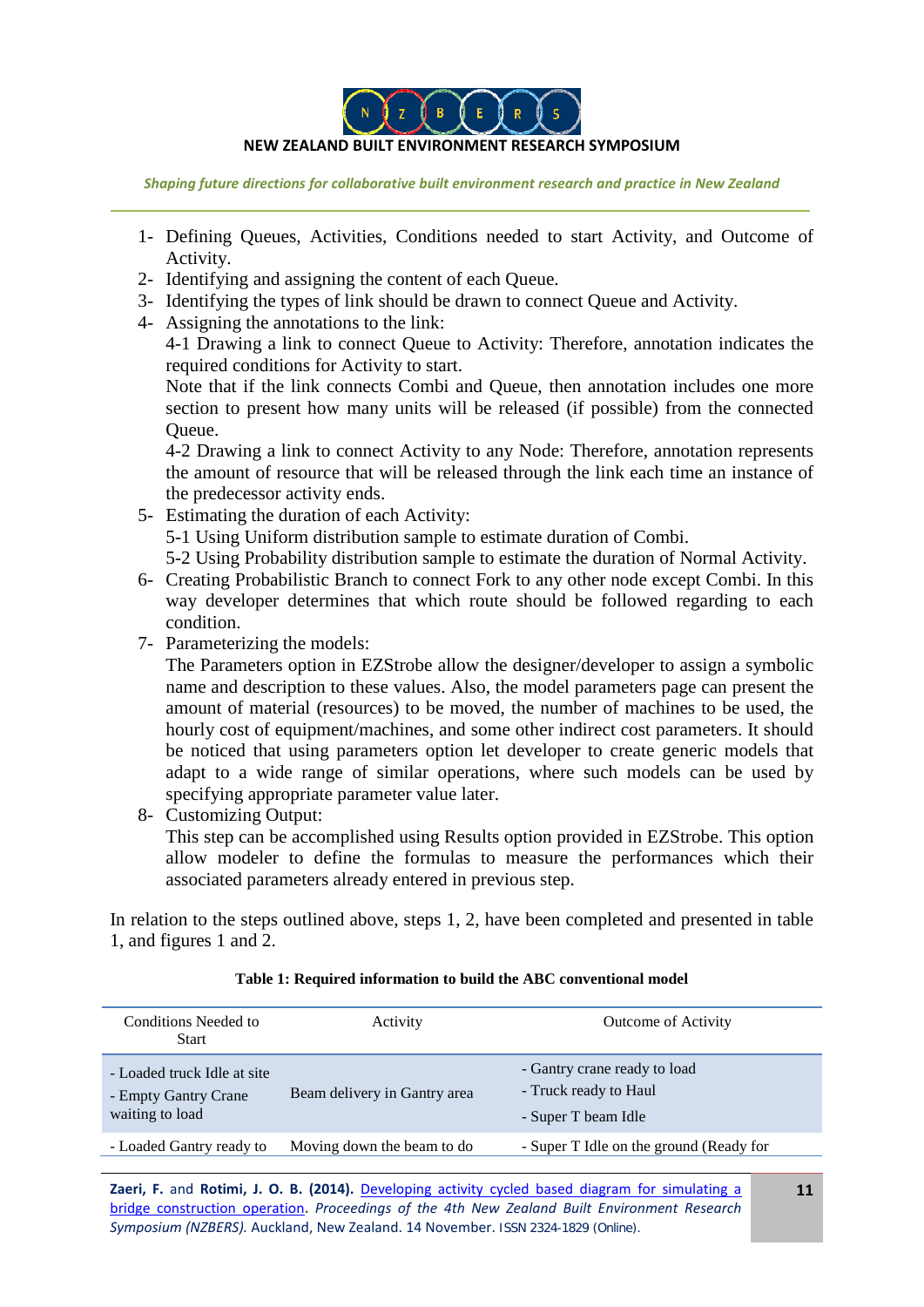

| Conditions Needed to<br><b>Start</b>                                                                                             | Activity                                                                                  | <b>Outcome of Activity</b>                                                                         |
|----------------------------------------------------------------------------------------------------------------------------------|-------------------------------------------------------------------------------------------|----------------------------------------------------------------------------------------------------|
| move down<br>- Unloaded Truck ready<br>to Haul                                                                                   | preparation (including stranding<br>the stress bars and timbering<br>works over the beam) | preparation)<br>- Unloaded Gantry crane idle                                                       |
| - Empty Gantry waiting<br>to Load<br>- Super T Beam Ready to<br>Lift                                                             | Lifting up the Super T-beam                                                               | - Super T beam Idle on the Gantry crane<br>- Loaded Gantry Idle                                    |
| - Loaded Gantry ready to<br>move forward<br>- Super T Beam Idle                                                                  | Launching the Gantry forward                                                              | - Loaded Gantry ready to deliver beam on the<br>desired place<br>- Super T beam Ready to be placed |
| - Loaded Gantry idle on<br>the top of the span<br>- Supports ready for beam<br>placement<br>- Super T Beam ready to<br>be placed | Placing the Super T beam                                                                  | - Unloaded Gantry Idle<br>- Super T beam ready to be fixed on the<br>supports                      |
| - Unloaded Gantry idle<br>- Gantry area is empty                                                                                 | Preparation of the Gantry for next<br>round                                               | - Gantry crane ready to load<br>- Truck ready to Haul<br>- Super T beam Idle                       |

The information on Table 1 is captured to layout the conventional ACD model (see figure 1). The model illustrates the sequence of activities and the way of that an activity receives the required resource(s). The states of the resources also have been considered in this model which helps in developing the further model using EZStrobe standards. This conventional model can be used to express the main concepts of a model (object) which is aimed to be simulated.

In simple terms, the process investigated includes the installation of precast super-T beams between bridge spans from the south to the northward ramp. The T-beams are delivered with trucks to the loading area, where they are picked up by the Gantry Crane. The Gantry Crane then lifts the beams (whether intermediate or edge) to the placement points. The entire process from delivery to placement is dependent on the availability of certain resources and constraints which are very often not indicated in normal MSProject/ schedules. Examples of some of the constraints are: shape of the curve of T-beam, edge or intermediate one, length of the beam, placement in between of two piers/abutment and pier, and location of span which may need traffic closure.

With the conventional model developed (figure 1), the next model (see figure 2) is developed based on EZStrobe standards. In some cases, where the queue in Conventional model identified as superfluous one, then it can be removed in ACD EZStrobe. For example, consider the queue named as "Unloaded truck idle and ready to Haul", this queue can be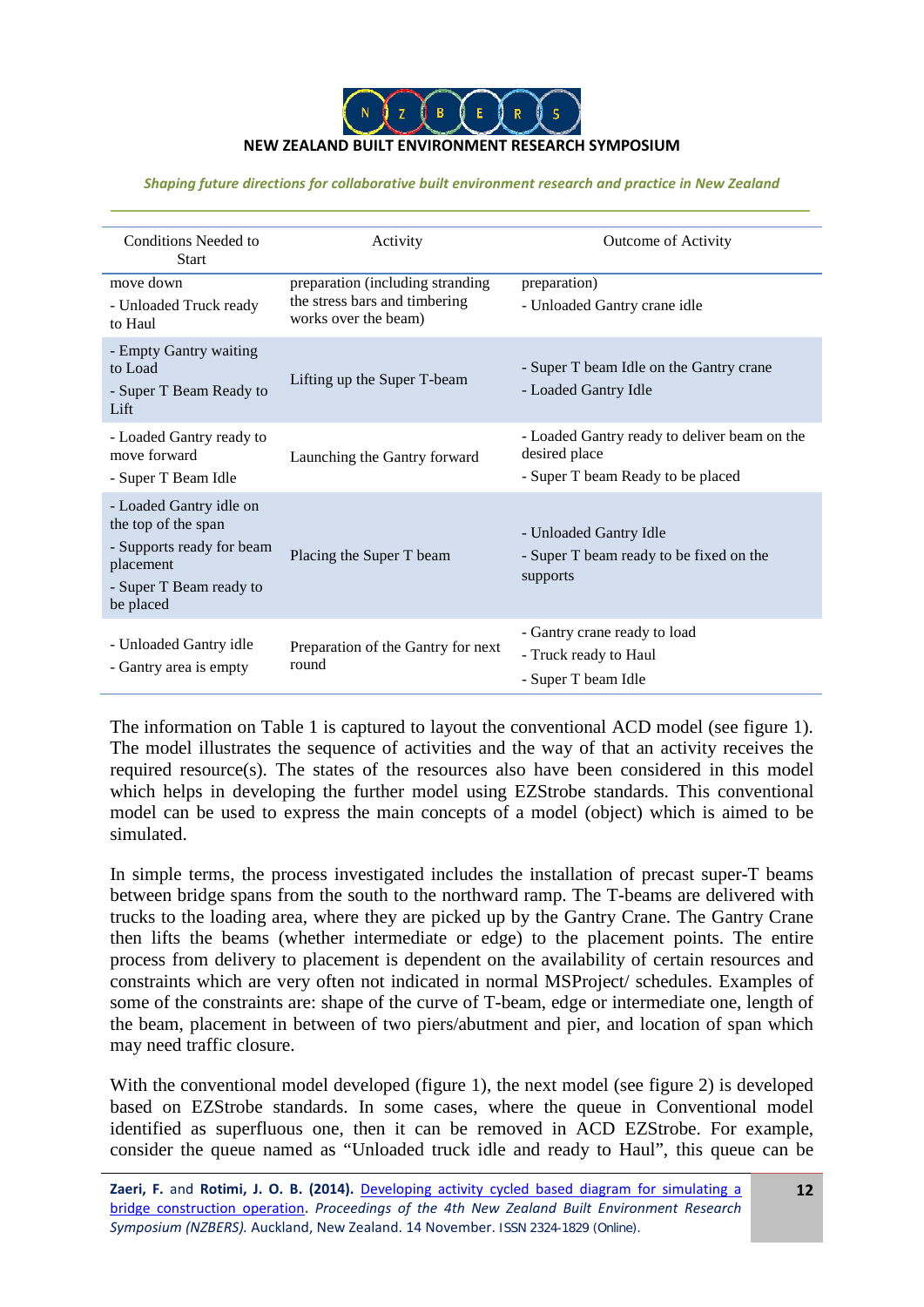

removed and being replaced with Haul activity. In this way, the model presents that the Haul activity can be initiated immediately after the Combi activity named as "Beam Delivery to Gantry Area" finishes. It means that the conditions needed for "Haul" activity to start is completely satisfied by the outcome of "Beam Delivery to Gantry Area".



**Figure 1: ABC Conventional Model for Beam Delivery Operation using Launching Gantry**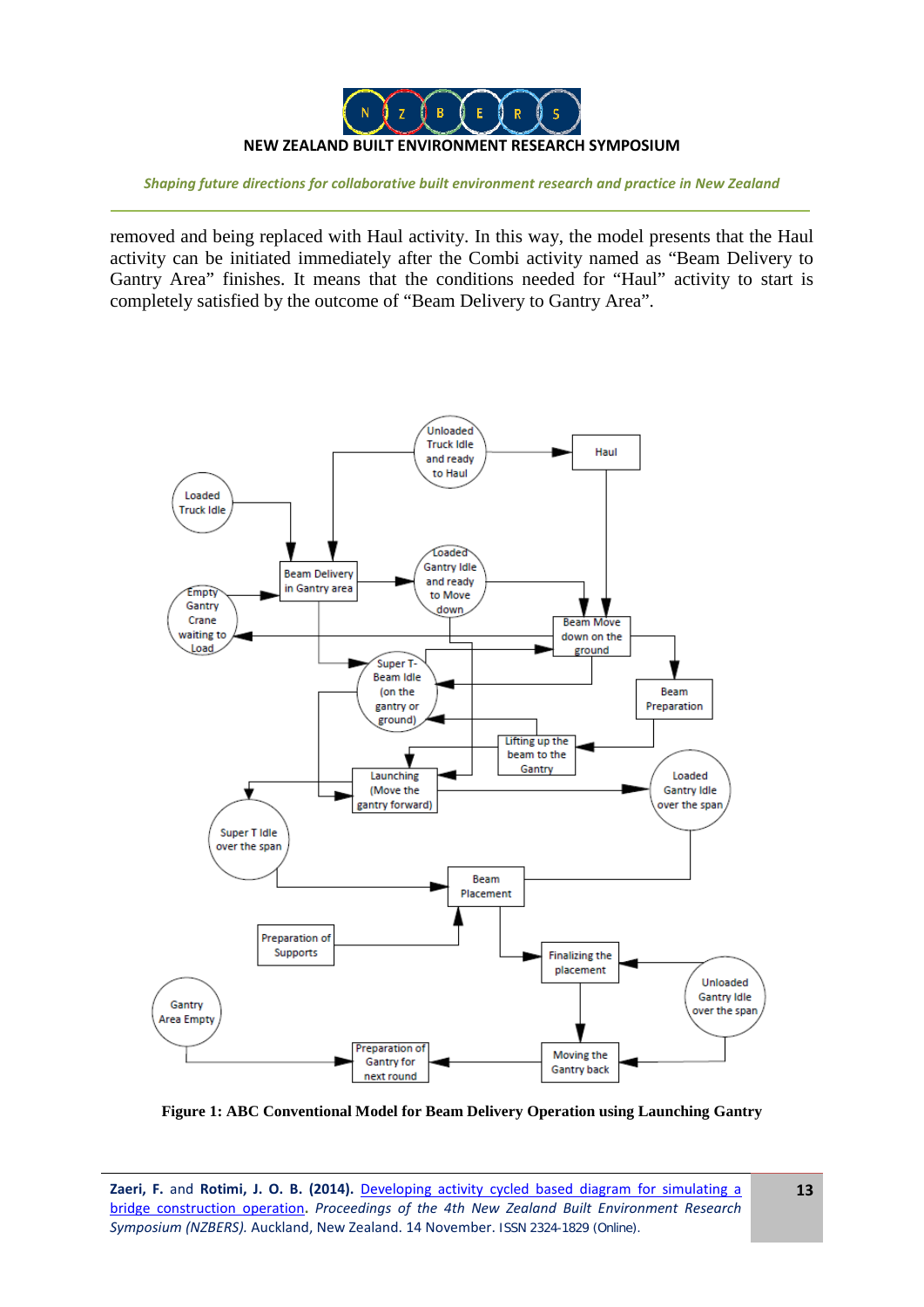



**Figure 2: EZStrobe ABC Model for Beam Delivery Operation using Launching Gantry**

As mentioned earlier, EZStrobe allows a Modeller to consider probability situation within the modelling. It can be done using Fork and Branch Link elements. As an example, consider the situation that Gantry crane is broke down. Then Fork element lets the Modeller considering two different conditions: 1/ if the probability of Gantry break-down is 5% (for example), then the progress should be routed through performing the Repair Activity, and 2/ in the case of 95% probability, the Gantry works on the routine progress directly switch to next Activity; Launching (see figure 3).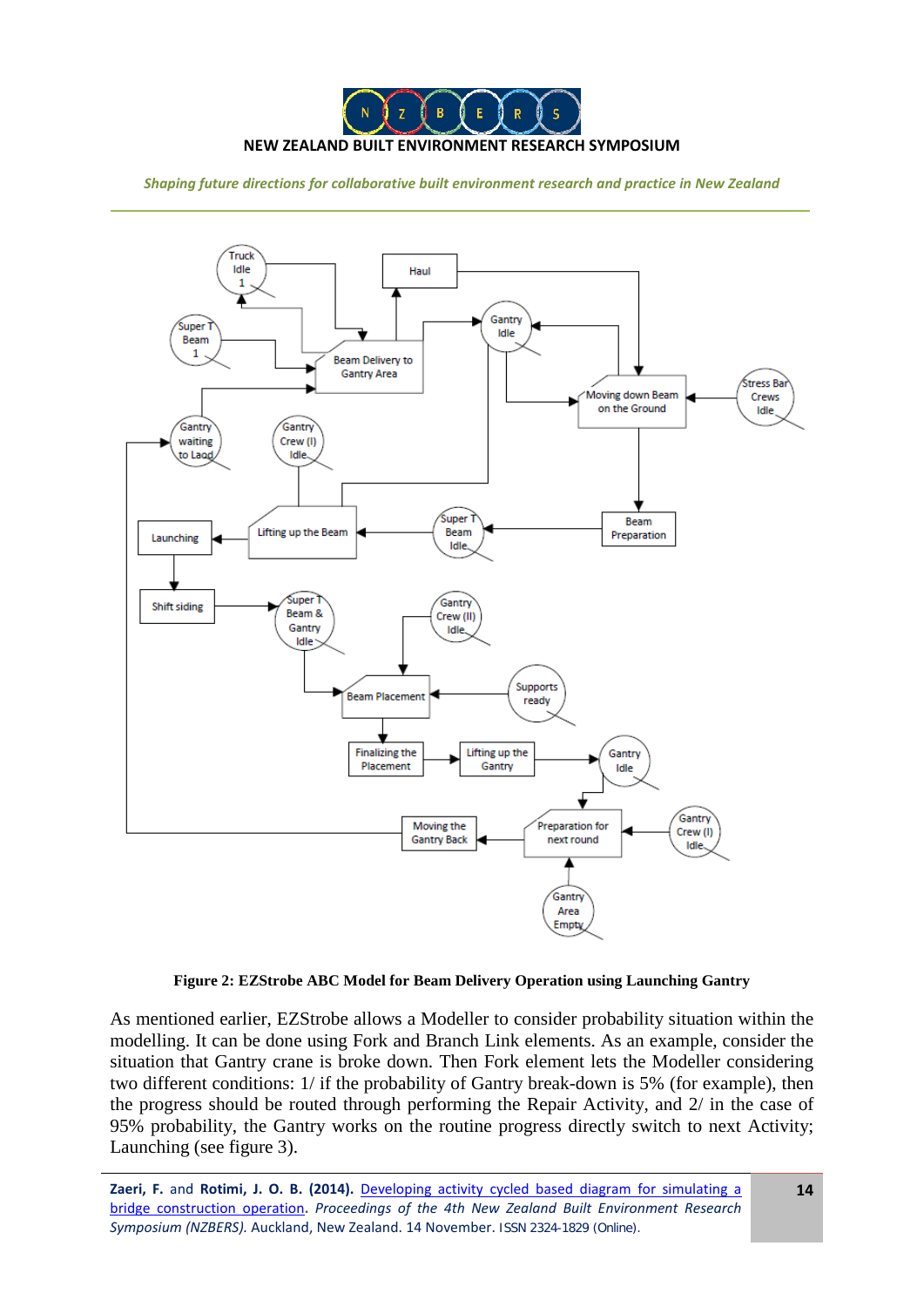



**Figure 3: EZStrobe ACD model including Fork and Branch link in the case of Gantry Breakdown**

As another example, consider a parameter which has been found important from the aspect of its effect on the duration of the operation in the current fieldwork study. This parameter is associated with the types of the Super T beam (whether edge or intermediate), as the method of placement varies depending on the beam type. Therefore, the model can be developed in this particular section as shown in figure 4. The probability's annotation has been assigned assuming the span includes two edge beams and 4 intermediate beams.



**Figure 4: EZStrobe ACD model including Fork and Branch Link to Present the Procedure of Two Different Methods of Beam Placement**

Since the main purpose of simulating an operation is to obtain statistical measures of performance, therefore, developing the ACD model in more detail can lead to more accurate results.

In future research, the authors will continue the simulation steps and subsequently run a simulation for this case study project. By so doing, a comparison of the simulation model with durations resulting from normal schedule (MSP) will be undertaken and hopefully this could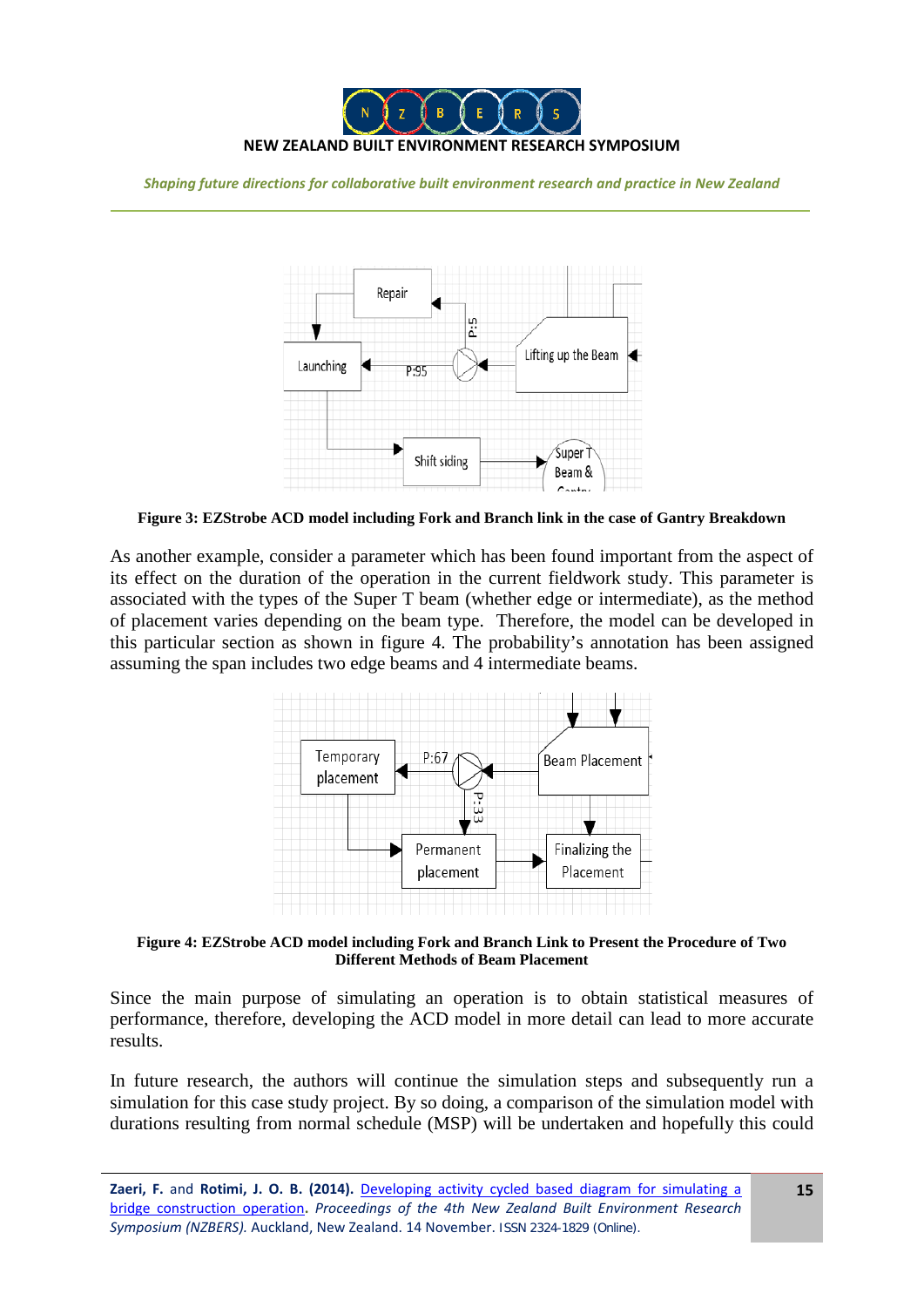

improve process activities for the next construction phase for the remaining ramps. The capability of EZStrobe could then be explored and verified.

## **CONCLUSION**

The objective of this study is to develop an ACD model for simulating bridge construction operation. It has been found that analysing the system behaviour plays a vital role in scheduling any complex process. Complexity and uniqueness of systems on one hand, and deployment of new methods of construction on the other hand makes planning and scheduling activities more cumbersome.

The review of the studies on construction/bridge construction operations shows that some advanced technologies could overcome such issues. Simulation-based method is the recent technique that its implementation in construction has been verified from different aspects, such as estimation of duration, decision making support, tracking performance, and estimation of cost. Among those, STROBOSCOPE engine and its simplest version, EZStrobe are found by researchers as useful simulation-based tools in bridge construction. This study therefore employed EZStrobe standards to achieve its objective. The ACD model developed for the case study (bridge construction) project uses an incremental launching technique which is unique to New Zealand. The case study therefore provides an opportunity to present the software enables planners to consider resources' statuses, different logic and constraint decisions and operational methods from the early stage of scheduling. This is the advantage of simulation technique over other planning and scheduling software.

This research contributes to construction operations management and scheduling by providing a conceptual framework for this specific method of bridge construction (incremental launching). The model eventually would be applied to simulate bridge construction operations and assist in their planning and management. The study is significant to New Zealand because the implementation of simulation technique is new to its construction industry. In future works, the EZStrobe simulation will be run using the developed ACD to present more potentials of its application.

## **REFERENCES**

- <span id="page-15-2"></span>AbouRizk, S. (2010). Role of Simulation in Construction Engineering and Management. *Journal of Construction Engineering and Management, 136*(10), 1140-1153. doi:10.1061/(ASCE)CO.1943-7862.0000220
- <span id="page-15-4"></span>AbouRizk, S., & Dozzi, S. P. (1993). Application of computer simulation in resolving construction disputes. *Journal of Construction Engineering and Management, 119*(2), 355-373.
- <span id="page-15-1"></span>AbouRizk, S., Halpin, D., & Lutz, J. (1992, 1992). State of the art in construction simulation*ACM.* doi:10.1145/167293.167911
- <span id="page-15-3"></span>AbouRizk, S., Halpin, D., Mohamed, Y., & Hermann, U. (2011). Research in modeling and simulation for improving construction engineering operations. *Journal of Construction Engineering and Management, 137*(10), 843-852. doi:10.1061/(ASCE)CO.1943-7862.0000288
- <span id="page-15-0"></span>Ailland, K., Bargstädt, H.-J., & Hollermann, S. (2010). Construction process simulation in bridge building based on significant day-to-day data*Winter Simulation Conference.* Symposium conducted at the meeting of the Proceedings of the Winter Simulation Conference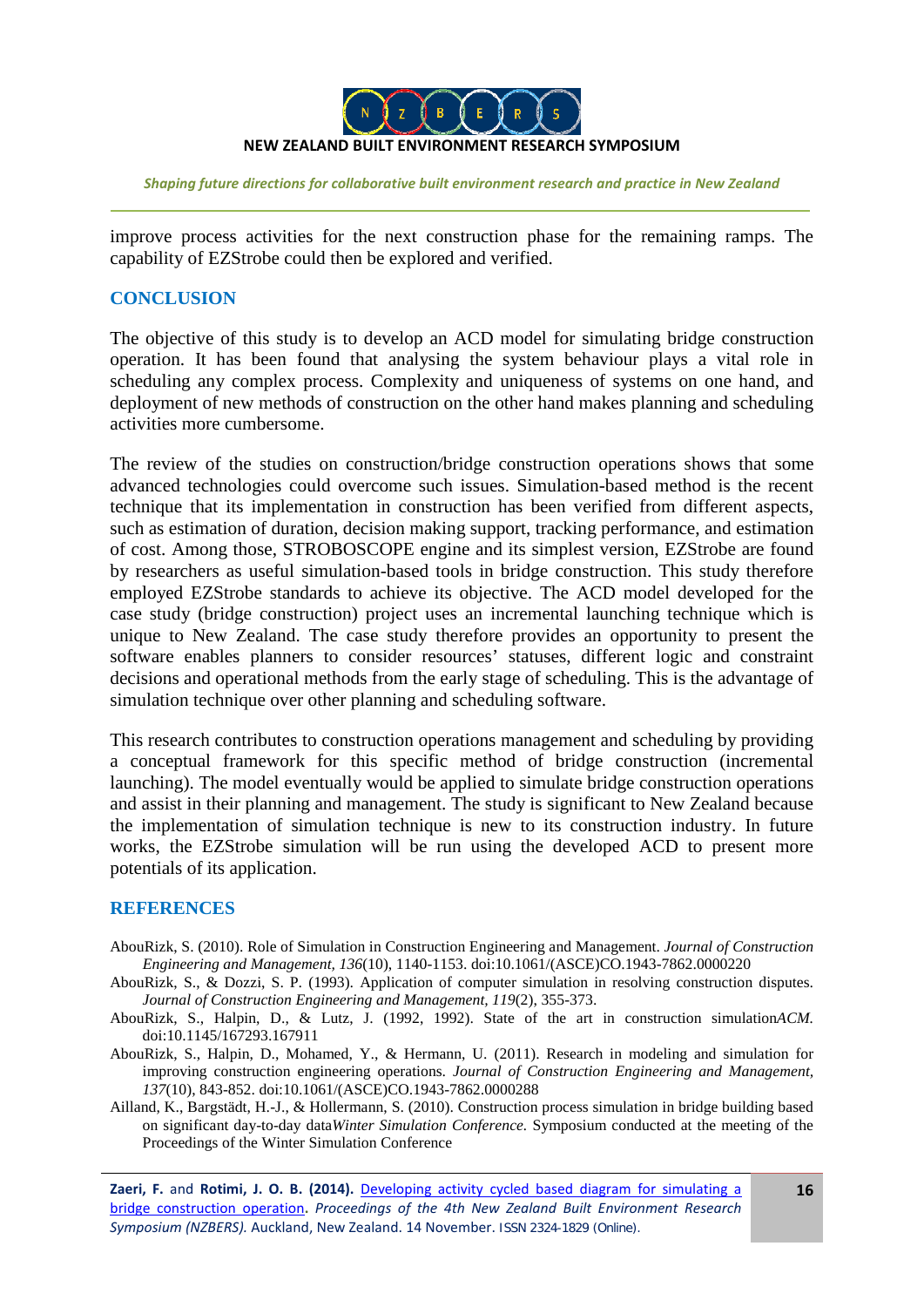

#### **NEW ZEALAND BUILT ENVIRONMENT RESEARCH SYMPOSIUM**

*Shaping future directions for collaborative built environment research and practice in New Zealand*

- <span id="page-16-23"></span>Akhavian, R., & Behzadan, A. H. (2013). Knowledge-Based Simulation Modeling of Construction Fleet Operations Using Multimodal-Process Data Mining. *Journal of Construction Engineering and Management, 139*(11).
- Al-Ghtani, K. Application of Simulation in Construction Processes (Planning and Modeling of Construction). In E. C. King Saud University, Civil Engineering Department (Ed.).
- <span id="page-16-13"></span>Alvanchi, A. (2011). *Incorporating the Effects of Complex Dynamic Interactions in the Construction Decision Making Process*. ProQuest, UMI Dissertations Publishing.
- <span id="page-16-16"></span>Appleton, B. J., Patra, J., Mohamed, Y., & AbourRizk, S. (2002). Special purpose simulation modeling of tower cranes*IEEE.* Symposium conducted at the meeting of the Simulation Conference, 2002. Proceedings of the Winter
- <span id="page-16-5"></span>Beißert, U., König, M., & Bargstädt, H.-J. (2007). Constraint-based simulation of outfitting processes in building engineering Symposium conducted at the meeting of the 24th W78 Conference
- <span id="page-16-6"></span>Beißert, U., König, M., & Bargstädt, H.-J. (2008). Generation and local improvement of execution schedules using constraint-based simulation Symposium conducted at the meeting of the Proc. of the 12th Int. Conf. on Computing in Civil and Building Engineering (ICCCBEXII)
- <span id="page-16-4"></span>Biruk, S., & Jaśkowski, P. (2008). Simulation modelling construction project with repetitive tasks using Petri nets theory. *Journal of Business Economics and Management, 9*(3), 219-226.
- <span id="page-16-21"></span>Chan, W.-H., & Lu, M. (2005). Logistics and operations simulation in precast viaduct construction: case study Symposium conducted at the meeting of the Proceedings of the 2005 ASCE International Conference on Computing in Civil Engineering
- <span id="page-16-1"></span>Chan, W.-H., & Lu, M. (2012). Construction operations simulation under structural adequacy constraints: the Stonecutters Bridge case study*IEEE.* Symposium conducted at the meeting of the Simulation Conference (WSC), Proceedings of the 2012 Winter
- <span id="page-16-15"></span>Cheng, T.-m., & Feng, C.-w. (2003). An effective simulation mechanism for construction operations. *Automation in Construction, 12*(3), 227-244. doi:10.1016/s0926-5805(02)00086-9
- <span id="page-16-14"></span>Devulapalli, S. (2002). Evaluation of Policies for the Maintenance of Bridges Using Discrete Event Simulation.
- <span id="page-16-11"></span>El Ghandour, W. (2007). *Integrated information-based construction simulation system*. ProQuest, UMI Dissertations Publishing.
- <span id="page-16-10"></span>Fernando, S., Er, K., Mohamed, Y., AbouRizk, S., & Ruwanpura, J. (2003). A review of simulation applications for varying demands in tunneling. *Bridges, 10*(40671), 35.
- <span id="page-16-12"></span>Fu, J. (2013). *Logistics of Earthmoving Operations: Simulation and Optimization*. KTH.
- <span id="page-16-9"></span>Gonzalez-Quevedo, A. A., AbouRizk, S., Iseley, D. T., & Halpin, D. W. (1993). Comparison of two simulation methodologies in construction. *Journal of Construction Engineering and Management, 119*(3), 573-589.
- <span id="page-16-22"></span>Gray, D. E. (2004). *Doing research in the real world*. Thousand Oaks, CA: Sage Publications.
- <span id="page-16-2"></span>Hajjar, D. (1999). *A unified modeling methodology for simulation-based planning of construction projects*. ProQuest, UMI Dissertations Publishing.
- <span id="page-16-0"></span>Halpin, D. W., & Riggs, L. S. (1992). Planning and Analysis of Construction Operations,. *John Wiley and Sons, Inc., New York, N.Y.*, 381.
- <span id="page-16-18"></span>Hohmann, G. (1997). Von der Netzplantechnik zur Simulation-Analyse von Bauprozessen mit Hilfe von Petri-Netzen.
- <span id="page-16-20"></span>Huang, R., Grigoriadis, A. M., & Halpin, D. W. (1994). Simulation of cable-stayed bridges using DISCO Symposium conducted at the meeting of the Proc., 1994 Winter Simulation Conf., IEEE, Piscataway, N.J.
- <span id="page-16-8"></span>Huang, R. y., Chen, J. J., & Sun, K. S. (2004). Planning gang mould operations for building construction using simulations *Automation in Construction, 13*(6), 765–779.
- <span id="page-16-19"></span>Kim, J. (2007). *An investigation of activity duration input modeling by duration variance ratio for simulationbased construction scheduling*.
- <span id="page-16-7"></span>König, M., Beißert, U., & Bargstädt, H. (2007). Visual simulation-an appropriate approach to support execution planning in building engineering Symposium conducted at the meeting of the Proc. of the 7th International Conference on Construction Applications of Virtual Reality (ConVR)
- <span id="page-16-3"></span>Koo, B., Fischer, M., & Kunz, J. (2007). A formal identification and re-sequencing process for developing sequencing alternatives in CPM schedules. *Automation in Construction, 17*(1), 75-89.
- <span id="page-16-17"></span>Lucko, G., Swaminathan, K., Benjamin, P., & Madden, M. (2009, 2009). Rapid deployment of simulation models for building construction applications*Winter Simulation Conference.*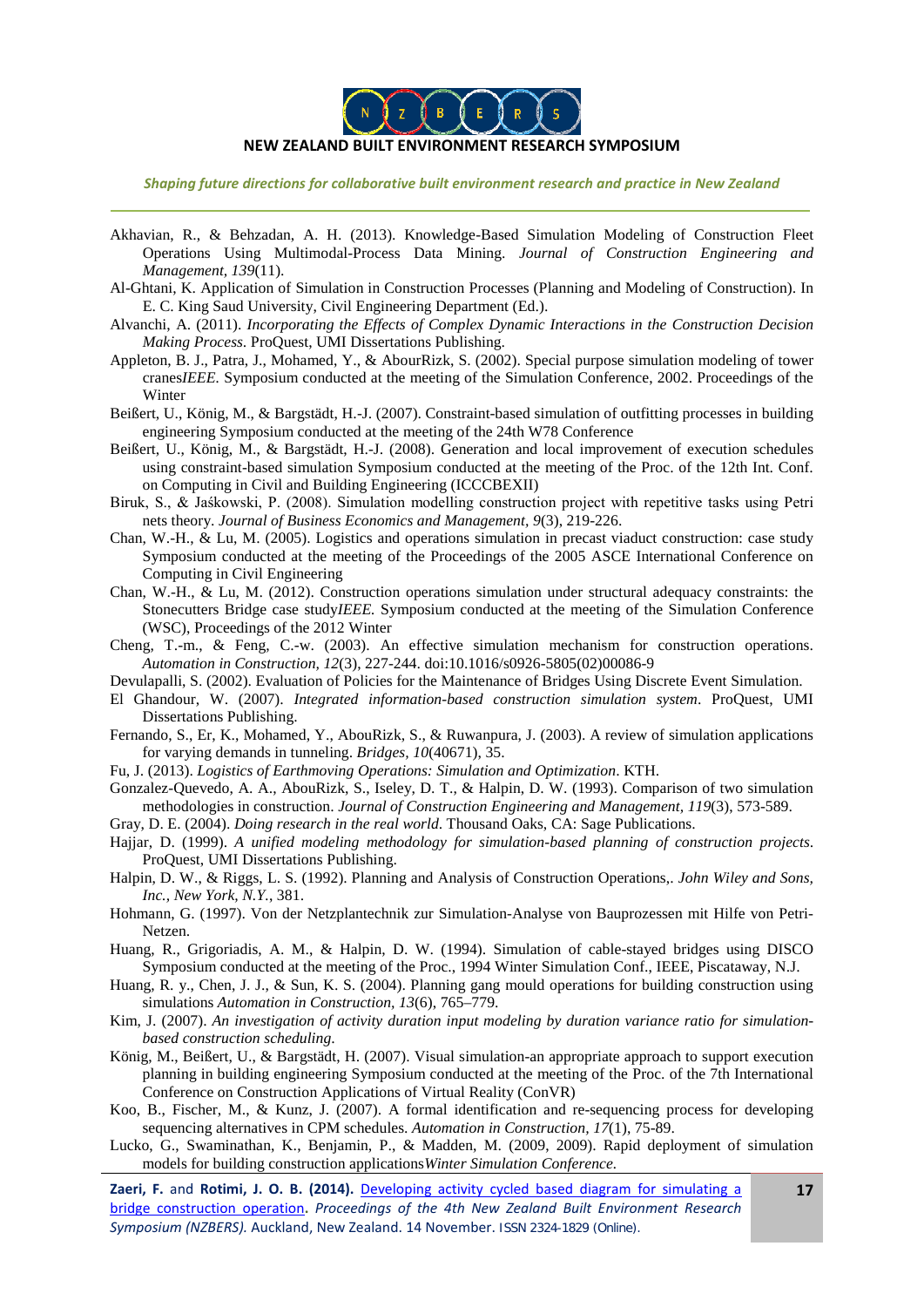

#### **NEW ZEALAND BUILT ENVIRONMENT RESEARCH SYMPOSIUM**

*Shaping future directions for collaborative built environment research and practice in New Zealand*

<span id="page-17-18"></span>Martinez, J. (1996). *Stroboscope: State and resource based simulation of construction processes*.

- <span id="page-17-19"></span>Martinez, J. (1998). EZStrobe-General-purpose simulation system based on activity cycle diagrams*IEEE.* Symposium conducted at the meeting of the Simulation Conference Proceedings, 1998. Winter
- <span id="page-17-20"></span>Martinez, J. (2001). EZStrobe: general-purpose simulation system based on activity cycle diagrams*IEEE Computer Society.* Symposium conducted at the meeting of the Proceedings of the 33nd conference on Winter simulation
- <span id="page-17-16"></span>Marzouk, M., ElDein, H. Z., & ElSaid, M. (2007). Application of computer simulation to construction of incremental launching bridges. *Journal of Civil Engineering and Management, 13*(1), 27-36.
- <span id="page-17-15"></span>Marzouk, M., Said, H., & El-Said, M. (2008). Special-Purpose Simulation Model for Balanced Cantilever Bridges. *Journal of Bridge Engineering, 13*(2), 122-131.
- <span id="page-17-23"></span>Marzouk, M., Zein, H., & Elsaid, M. (2006). Bridge\_Sim: framework for planning and optimizing bridge deck construction using computer simulation*IEEE.* Symposium conducted at the meeting of the Simulation Conference, 2006. WSC 06. Proceedings of the Winter
- <span id="page-17-7"></span>Mawdesley, M. J., Askew, W. H., & Al-Jibouri, S. H. (2004). Site layout for earthworks in road projects. *Engineering, Construction and Architectural Management, 11*(2), 83-89.
- <span id="page-17-1"></span>Mikulakova, E., König, M., Tauscher, E., & Beucke, K. (2008). Case-based reasoning for construction tasks *12th International Conference on Computing in Civil and Building Engineering (ICCCBE-XII).* Beijing, China.
- <span id="page-17-2"></span>Mohamed, A., & Celik, T. (2002). Knowledge based-system for alternative design, cost estimating and scheduling. *Knowledge-Based Systems, 15*(3), 177-188.
- <span id="page-17-8"></span>Mohamed, Y., & AbouRizk, S. (2005). Framework for Building Intelligent Simulation Models of Construction Operations. *Journal of computing in civil engineering, 19*(3), 277-291. doi:10.1061/(ASCE)0887- 3801(2005)19:3(277)
- <span id="page-17-5"></span>Paul, R. J., & Chew, S. T. (1987). Simulation modelling using an interactive simulation program generator. *Journal of the Operational Research Society*, 735-752.
- <span id="page-17-3"></span>Pontrandolfo, P. (2000). Project duration in stochastic networks by the PERT-path technique. *International Journal of Project Management, 18*(3), 215-222.
- <span id="page-17-12"></span>Puri, V. (2012). *Incorporation of continuous activities into activity cycle diagram based discrete event simulation for construction operations*. ProQuest, UMI Dissertations Publishing.
- <span id="page-17-22"></span>Robinson, S. (2012). Tutorial: Choosing what to model—Conceptual modeling for simulation*IEEE.* Symposium conducted at the meeting of the Simulation Conference (WSC), Proceedings of the 2012 Winter
- <span id="page-17-17"></span>Said, H., Marzouk, M., & El-Said, M. (2009). Application of computer simulation to bridge deck construction: Case study. *Automation in Construction, 18*(4), 377-385. doi:10.1016/j.autcon.2008.11.004
- <span id="page-17-13"></span>Sawhney, A., AbouRizk, S., & Halpin, D. W. (1998). Construction project simulation using CYCLONE. *Canadian Journal of Civil Engineering, 25*(1), 16-25. doi:10.1139/cjce-25-1-16
- <span id="page-17-4"></span>Senouci, A., & Al-Derham, H. R. (2008). Genetic algorithm-based multi-objective model for scheduling of linear construction projects. *Advances in Engineering Software, 39*(12), 1023-1028.
- <span id="page-17-0"></span>Shi, J. (1997, 1997). A conceptual activity cycle-based simulation modeling method*IEEE Computer Society.* doi:10.1145/268437.268749
- <span id="page-17-6"></span>Shi, J. (1999). Activity-Based Construction (ABC) Modeling and Simulation Method. *Journal of Construction Engineering and Management, 125*(5), 354-360. doi:10.1061/(ASCE)0733-9364(1999)125:5(354)
- <span id="page-17-10"></span>Song, L., Wang, P., & AbouRizk, S. (2006). A virtual shop modeling system for industrial fabrication shops. *Simulation Modelling Practice and Theory, 14*(5), 649-662. doi:10.1016/j.simpat.2005.10.012
- <span id="page-17-11"></span>Sriprasert, E., & Dawood, N. (2002). Next generation of construction planning and control system: the LEWIS approach*Taylor & Francis.* Symposium conducted at the meeting of the EWork and EBusiness in Architecture, Engineering and Construction: Proceedings of the Fourth European Conference on Product and Process Modelling in the Building and Related Industries, Portorož, Slovenia, 9-11 September 2002
- <span id="page-17-21"></span>Stufflebeam, D. L., Madaus, G. F., & Kellaghan, T. (2000). *Evaluation models: Viewpoints on educational and human services evaluation* (Vol. 49): Springer.

<span id="page-17-9"></span>Tecnomatix. (2006). *Tecnomatix Plant Simulation, Step-by-step*: Handbook Version 8.1., Stuttgart

<span id="page-17-14"></span>Wu, I., Borrmann, A., Beißert, U., König, M., & Rank, E. (2010). Bridge construction schedule generation with pattern-based construction methods and constraint-based simulation. *Advanced Engineering Informatics, 24*(4), 379-388. doi:10.1016/j.aei.2010.07.002